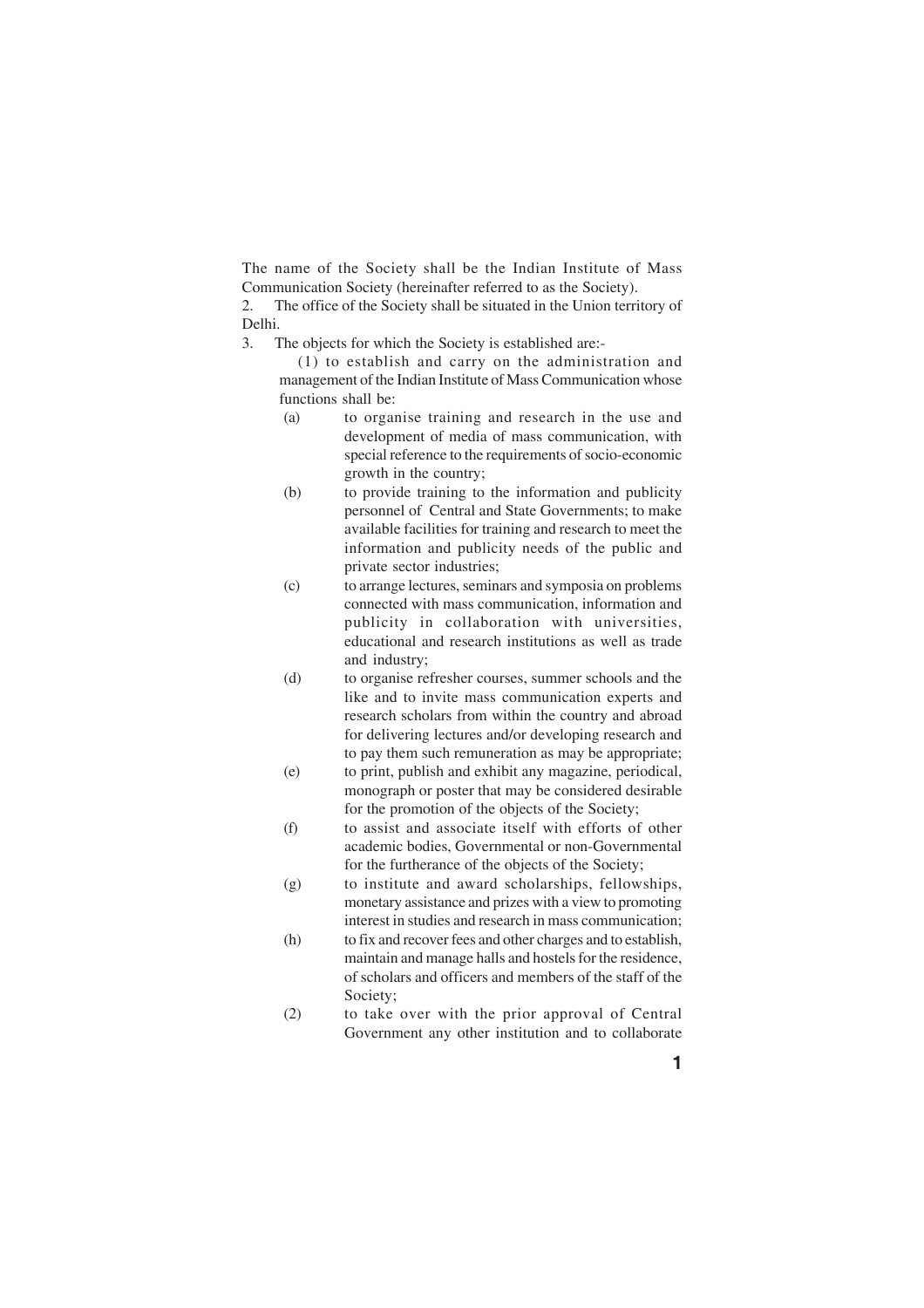with any other association, having objects wholly or in parts similar to those of the institute;

- (3) to create teaching, administrative, technical, ministerial and such other posts as may be necessary for the purposes of the Society and to make appointments thereto;
- (3) a provided that this is done in accordance with the existing instructions of Government of India on the subject and in consultation with the Ministry of Information & Broadcsting;
- (4) to make rules and bye-laws for the conduct of the Society and to add, to amend, very or rescind them from time to time;
- (5) to obtain or accept grants, subscriptions, donations, gifts, bequests from any Government, Corporation, Trust or person for the purposes of the Society, provided no conditions or obligations opposed to the objects of the Society are attached thereto and, in the case of grants and gifts from foreign Government, organisations or international organisations, prior approval of the Central Government is obtained;
- (6) to maintain a fund to which shall be credited:
	- (a) all moneys provided by the Central Government;
	- (b) all fees and other charges received by the Society; (c) all moneys received by the Society by way of grants, gifts, donations, benefactions, bequests or transfers; and (d) all moneys received by the Society in any other manner or from any other source.
- (7) to deposit all moneys credited to the Fund in such a manner as the Society may, with the approval of the Central Government decide;
- (8) to draw, make, accept, endorse and discount cheques, notes or other negotiable instruments, and for this purpose to sign, execute and deliver such assurances and deeds as may be necessary for purposes of the Society;
- (9) to pay out of the funds belonging to the Society or out of any particular part of such funds, the expenses incurred by the Society from time to time for the management and administration of the affairs of the Society, including all expenses including to the formation of

<sup>\*</sup>As amended by the IIMC Society in its 32nd Meeting held on 12 December, 2000.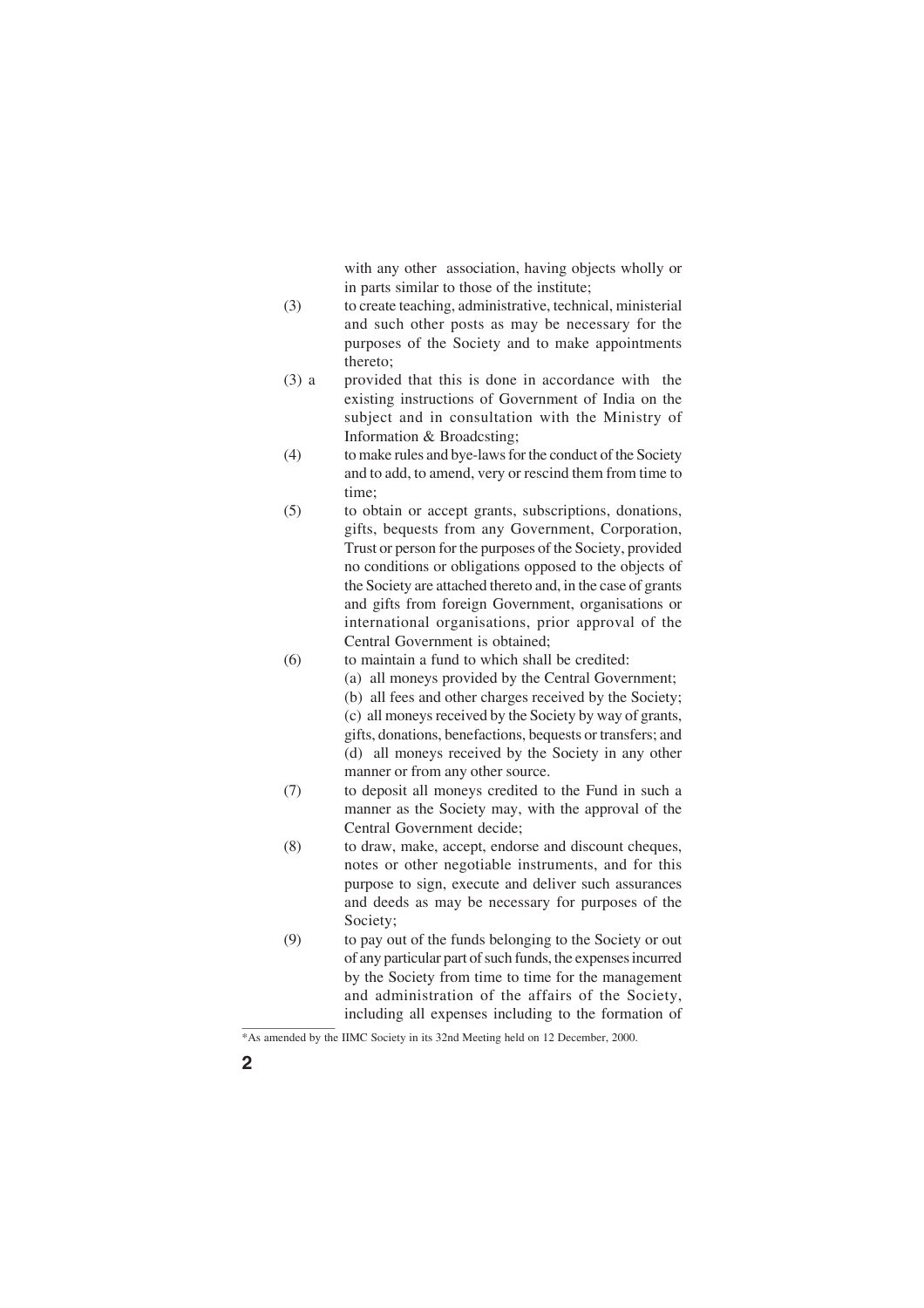the Society, all rent, rates, taxes, outgoings and the salaries of the employees;

- (10 (a) to give pensions, gratuities or charitable aid to the teachers, staff and other employees or ex-employees of the Society or their wives, widows, children or other dependents.
	- (b) to make payments towards insurance and to form and contribute to provident and benefits funds for the benefit of any person employed by the Society or of the wives, widows, children or other dependents of such persons;
	- (c) to acquire, hold and dispose of property in any manner whatsoever for the purposes of the Society, provided that the prior approval of the Central Government is obtained in the case of acquisition or disposal of immovable property;
	- (d) to deal with any property belonging to the Society in such manner as the Society may deem fit for advancing its objects;
	- (e) to borrow and raise moneys with the prior approval of the Central Government, with or without security, or on the security of any mortgage, charge of hypothecation or pledge over all or any of the immovable properties beloging to the Society or in any other manner whatever for the purposes of the Society;
	- (f) to build, construct and maintain houses, hostels, schools or other buildings, and alter, extend, improve, repair, enlarge or modify the same including any existing buildings and to provide and equip the same with light, water, drainage, furniture, fittings, instruments, apparatus and appliances for the use of such buildings in connection with the objects of Society;
	- (g) to construct or otherwise acquire, lay out, repair extend, alter, enlarge and improve any land, recreation or playgrounds, parks and any other immovable property belonging to or held by the Society.
- (11) to constitute committees or sub-committees as it may deem fit to carry out the objects of the Society;
- (12) to delegate any or all its powers to the Executive Council or to any of the Committees or sub-Committees
	- **3**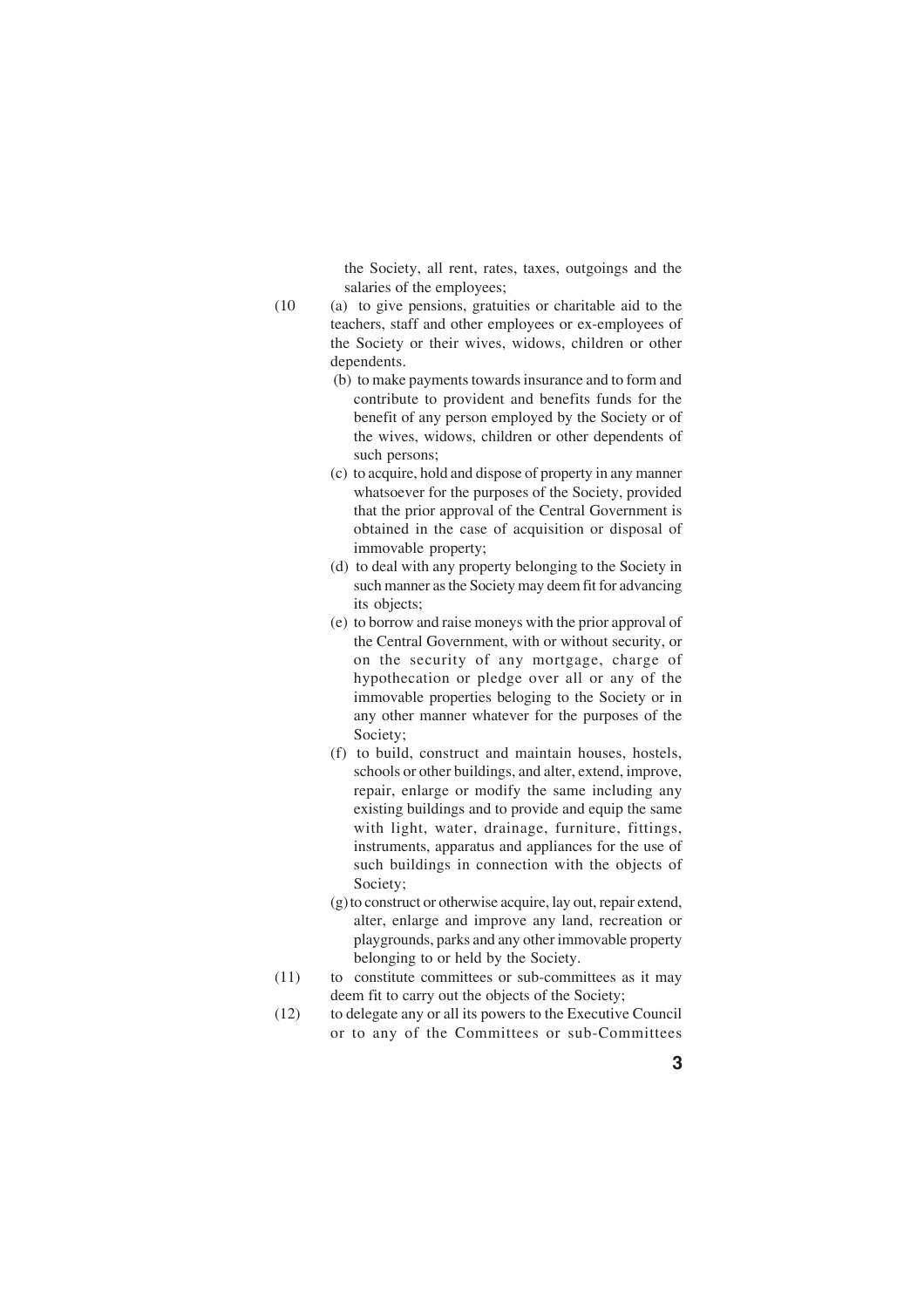constituted by it;

(13) to do all such lawful acts and things whether incidental to the powers aforesaid or not, as may be requisite in order to further the objects of the Society as a Centre of research and training.

4. The Central Government may appoint one or more persons to review the work and progress of the Society and its institutions and to hold enquiries into the affairs thereof and to report thereon, in such manner as the Central Government may direct Upon receipt of any such doccomm generated by an Aldus application report, the Central Government may take such action and issue such directions as they consider necessary in respect of any of the matters dealt with in the report and the Society shall be bound to comply with such directions.

5. The Central Government may issue directions to the Society as they may consider necessary for the furtherance of the objects of the Society and for ensuring its proper and effective functioning.

6. The income and property of the Society, howsoever derived, shall be applied towards the promotion of the objects thereof as set forth in the Memorandum of Associations, subject to such conditions or limitation as the Central Government may, from time to time, impose. No part of the income and property of the Society shall be paid or transferred, directly, or indirectly by way of dividends, bonus or otherwise howsoever by way of profit, to the persons who are or at any time have been members of the Society or Executive Council or to any of them or to any persons claiming through them or any of them provided that nothing herein contained shall prevent, the payment, in good faith of remuneration of any member thereof or other person in return for any services rendered to the Society or for travelling allowance, halting, or other similar charges.

7. The names and addresses and occupations of the first members of the Executive Council of the Society to whom by the Rules and Regulations of the Society the management of its affairs is entrusted are:

| S.No. Name                  | <i><u>Address</u></i>                                | <i>Status</i> |
|-----------------------------|------------------------------------------------------|---------------|
| 1. Shri C.R. Pattabhi Raman | Deputy Minister,<br>Information & Broadcasting       | Chairman      |
| 2. Shri A.N. Jha            | Secretary, Ministry of<br>Information & Broadcasting | Member        |
| 3. Shri P.N. Kirpal         | Secretary, Ministry of Education Member              |               |
| 4. Shri I.J. Bahadur Singh  | Joint Secretary, Ministry of<br>External Affairs     | Member        |
| 5. K.L. Joshi               | Secretary, University                                | Member        |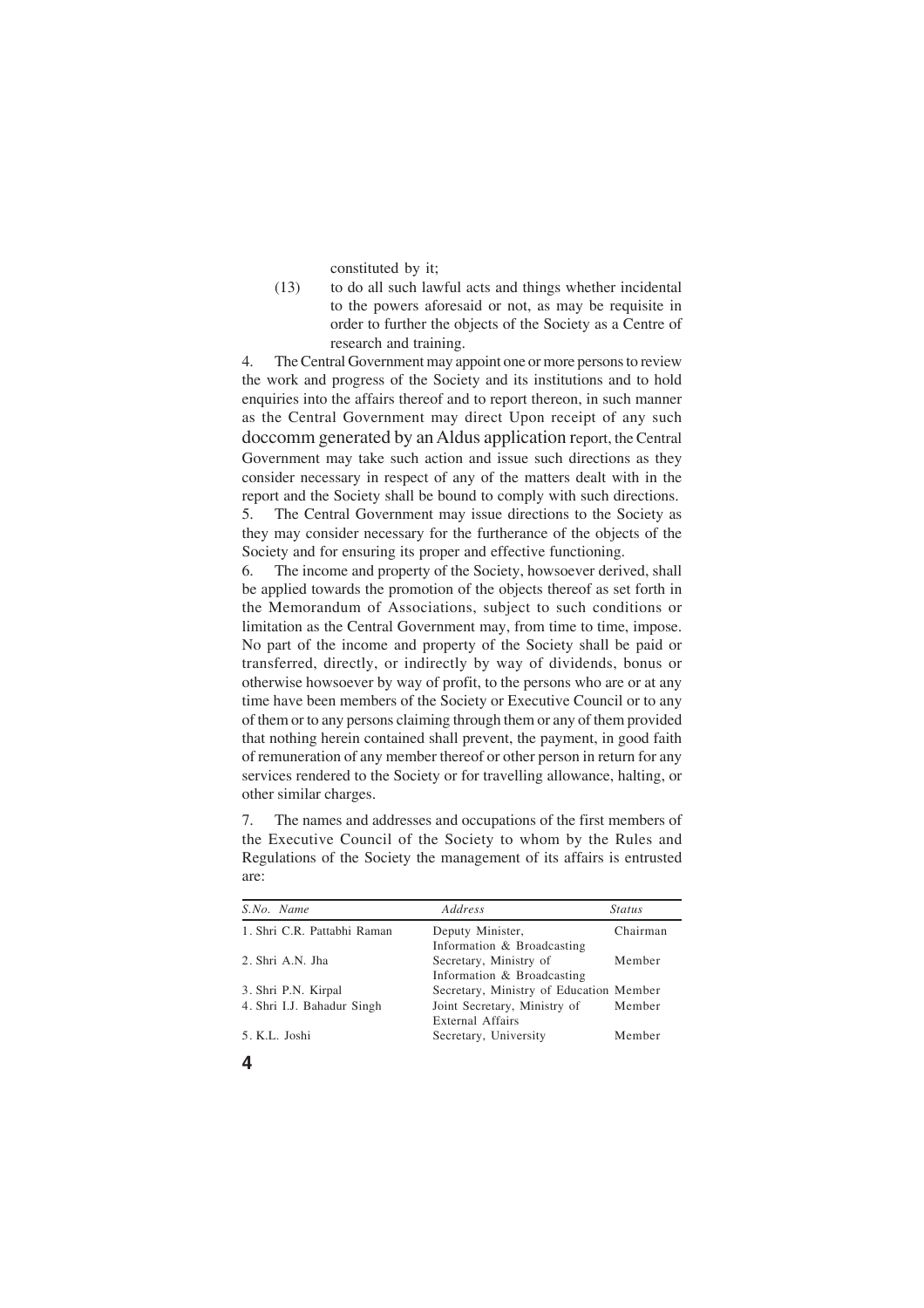|                       | Grants Commission                            |        |
|-----------------------|----------------------------------------------|--------|
| 6. Shri B.G. Idnani   | Deputy Secretary,                            | Member |
|                       | Ministry of Finance                          |        |
| 7. Shri M.L. Bhardwaj | Principal Information                        | Member |
|                       | Officer, Press Information Bureau            |        |
| 8. Shri L.R. Nair     | Director, Indian Institute of Mass Secretary |        |
|                       | Communication                                |        |

8. We, the several persons whose names and addresses are given below having associated ourselves for purpose described in this Memorandum of Association, do hereby subscribe our names to this Memorandum of Association and set our several and respective hands hereinto and form ourselves into a Society under Societies Registration Act (21 of 1860) this the *22nd day of January, Nineteen Hundred Sixty Six.*

|             | S.No. Name, address<br>and occupations<br>of members                              | Signature<br>of members | Names, Addresses<br>and occupations<br>of witnesses                                        | Signature<br>of<br>witnesses |
|-------------|-----------------------------------------------------------------------------------|-------------------------|--------------------------------------------------------------------------------------------|------------------------------|
| $1_{\cdot}$ | Shrimati Indira Gandhi<br>Minister of Information<br>and Broadcasting             | $Sd$ -                  | Shri R.K. Govil<br>Under Secretary,<br>Ministry of Information<br>& Broadcasting, N. Delhi | $Sd$ /-                      |
| 2.          | Shri C.R. Pattabhi<br>Raman, Deputy Minister,<br>Information & Broadcasting       | $Sd$ /-                 | $-do-$                                                                                     | $Sd$ /-                      |
| 3.          | Shri A.N. Jha, Secretary,<br>Ministry of Information<br>and Broadcasting          | $Sd$ -                  | $-do-$                                                                                     | $Sd$ -                       |
| 4.          | Shri P.N. Kripal, Secretary, Sd/-<br>Ministry of Education                        |                         | $-do$                                                                                      | $Sd$ -                       |
| 5.          | Shri I.J. Bahadur Singh,<br>Joint Secretary, Ministry<br>of External Affairs      | $Sd$ -                  | $-do-$                                                                                     | $Sd$ -                       |
| 6.          | Shri K.L. Joshi,<br>Secretary, University<br>Grants Commission                    | $Sd$ -                  | $-do-$                                                                                     | $Sd$ -                       |
| 7.          | Shri B.G. Idnani,<br>Deputy Secretary,<br>Ministry of Finance                     | $Sd$ /-                 | $-do-$                                                                                     | $Sd$ -                       |
| 8.          | Dr. V.K. Narayana<br>Menon, Director General<br>All India Radio                   | $Sd$ -                  | $-do-$                                                                                     | $Sd$ -                       |
| 9.          | Shri M.L. Bhardwaj,<br>Principal Information<br>Officer, Press Information Bureau | $Sd$ -                  | $-do-$                                                                                     | $Sd$ -                       |
|             | 10. Shri L.R. Nair,<br>Director, Indian<br>Institute of Mass<br>Communication     | $Sd$ -                  | $-do$                                                                                      | $Sd$ -                       |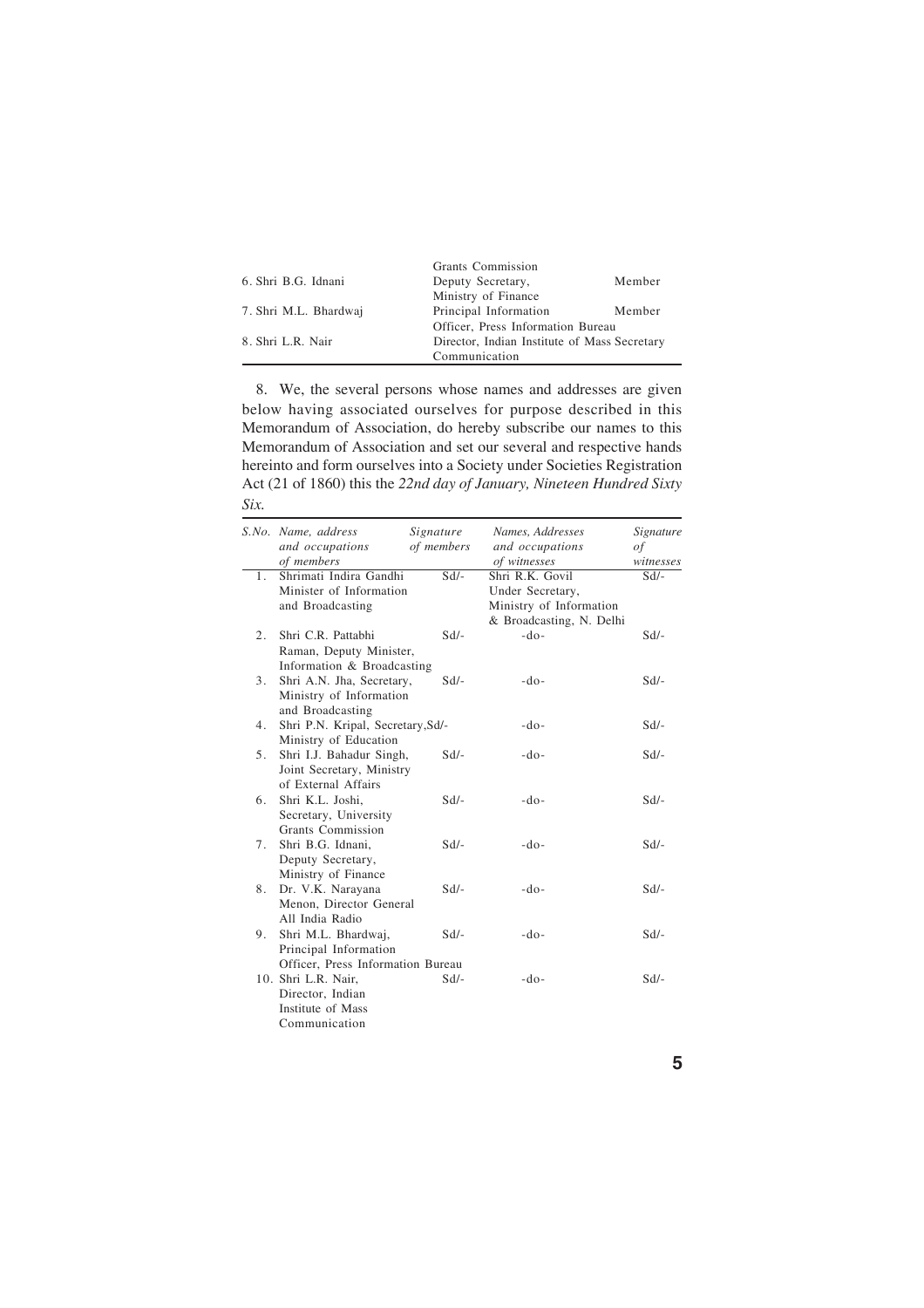### **AMENDED RULES AND REGULATIONS OF THE INDIAN INSTITUTE OF MASS COMMUNICATION SOCIETY**

#### 1. **SHORT TITLE**

These Rules and Regulations shall be called "Rules of the Indian doccomm generated by an Aldus applicationInstitute of Mass Communication Society".

#### 2. **DEFINITIONS**

In these Rules, unless the context otherwise requires:

- i) "The Society" shall mean the Indian Institute of Mass Communication Society.
- ii) "The Institute" shall mean the Indian Institute of Mass Communication.
- iii) "The Director"shall mean the Director of the said Indian Institute of Mass Communication.
- iv) " The Executive Council shall mean the body which is constituted as such under Rule 18 as the Executive Council of the Society.
- v) "The President" shall mean the President of the Society and Chairman of the Executive Council.

### 3. **MEMBERS OF THE SOCIETY**

- a) The Society shall consist of the following members:
- 1) Representatives of social science organisations to be nominated by the Central Government. Four (4)
- 2) Representatives of Universities, educational institutions and departments of journalism and mass communication, to be nominated by the Central Government. Four (4)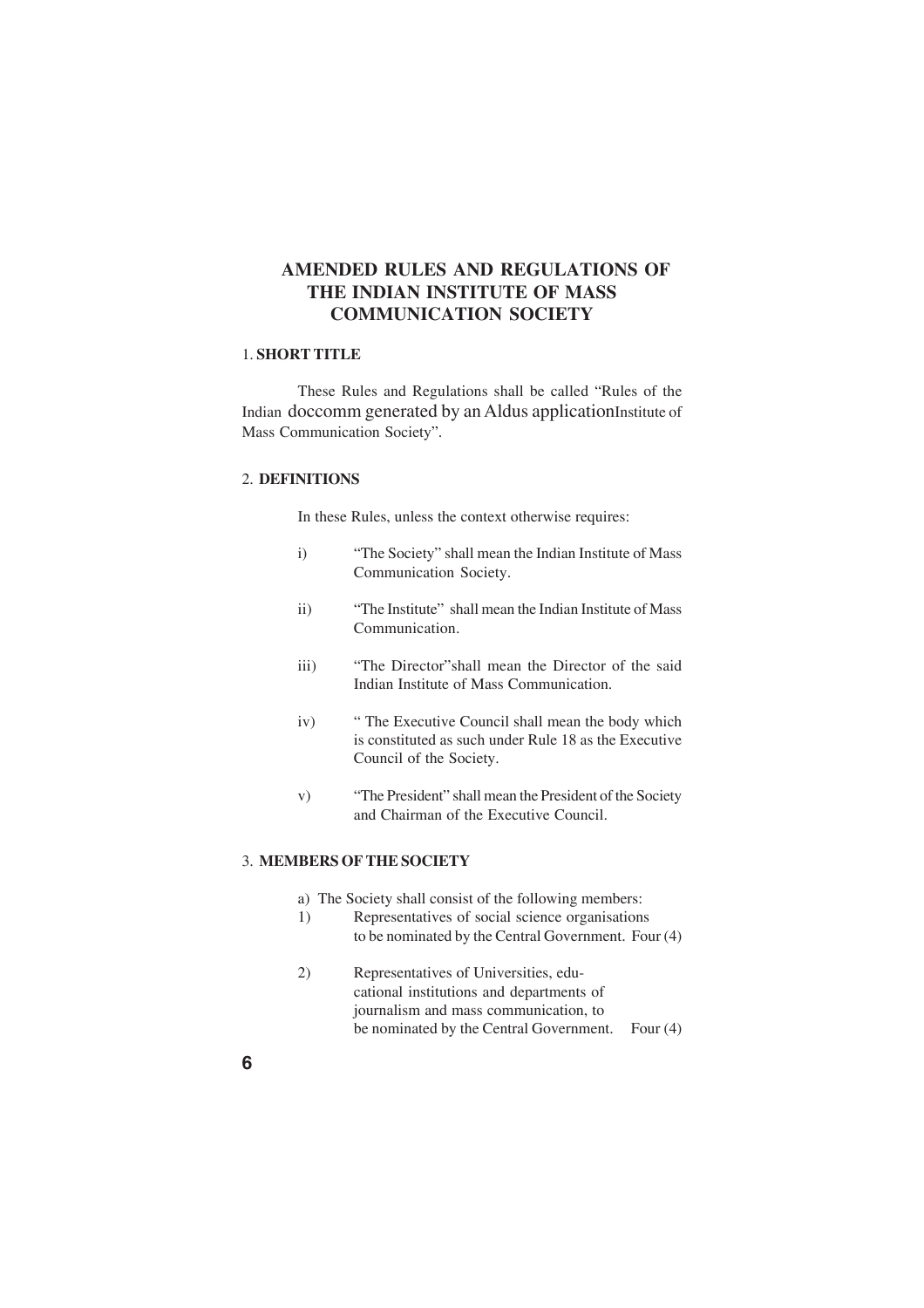| 3) | Representatives of six professional bodies namely: |                                                                                                                                                                           |                 |
|----|----------------------------------------------------|---------------------------------------------------------------------------------------------------------------------------------------------------------------------------|-----------------|
|    | $\mathbf{i}$                                       | National School of Drama, New Delhi.                                                                                                                                      |                 |
|    | $\rm ii)$                                          | Advertising Agencies Association of India.                                                                                                                                |                 |
|    | $\overline{111}$                                   | Public Relations Society of India.                                                                                                                                        |                 |
|    | iv)                                                | Film and Television Institute of India,<br>Poona.                                                                                                                         |                 |
|    | V)                                                 | Press Institute of India, New Delhi.                                                                                                                                      |                 |
|    | vi)                                                | <b>Federation of Indian Publishers</b><br>Associations.                                                                                                                   | Six(6)          |
| 4) | I &B.                                              | Representatives of Media Units of Ministry<br>of Information and Broadcasting of the Central<br>Government to be nominated by the Ministry of                             | $\text{Six}(6)$ |
| 5) | of the Ministry.                                   | Secretary, Ministry of Information and<br>Broadcasting and another representative of                                                                                      | Two $(2)$       |
| 6) |                                                    | Representatives of Information Departments<br>and publicity organisations of State Govt.                                                                                  | Four $(4)$      |
| 7) |                                                    | Representatives of Agricultural Universities<br>and their communication centres, Institute of<br>Management and Technology, to be nominated<br>by the Central Government. | Two $(2)$       |
| 8) | Government.                                        | One representative each of the following<br>Ministries and Organisations of the Central                                                                                   |                 |
|    | i)                                                 | Ministry of External Affairs                                                                                                                                              |                 |
|    | $\ddot{i}$                                         | Ministry of Finance                                                                                                                                                       |                 |
|    | $\overline{111})$                                  | Department of Education                                                                                                                                                   |                 |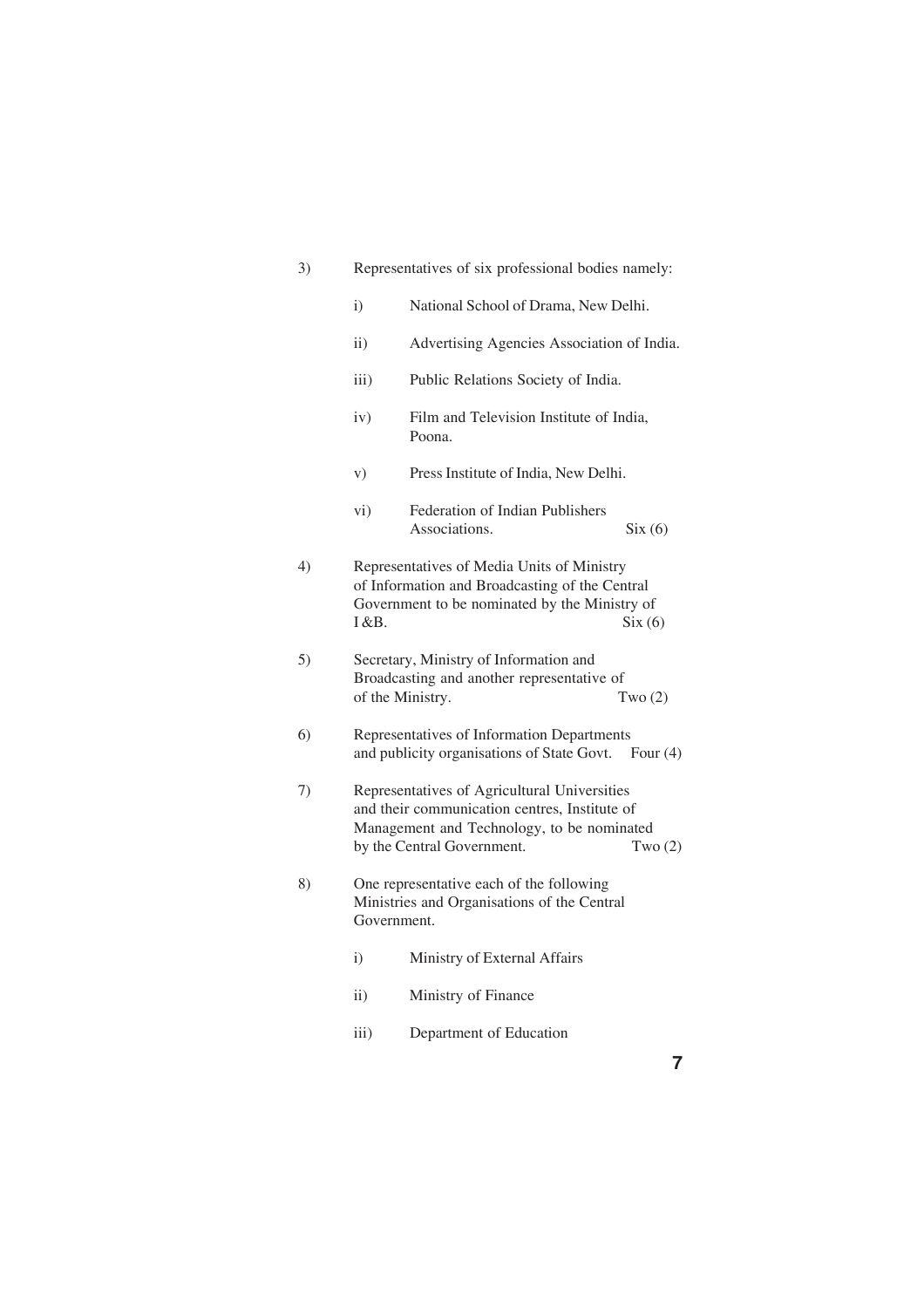|     | iv)          | Planning Commission                                                                                                                                                                                           |              |
|-----|--------------|---------------------------------------------------------------------------------------------------------------------------------------------------------------------------------------------------------------|--------------|
|     | V)           | Department of Science and<br>Technology                                                                                                                                                                       | Six(6)       |
| 9)  | and letters. | Ten persons to be nominated by the<br>Central Government from amongst those<br>eminent in public life, journalism and<br>other media of communication, the theatre<br>and traditional media, management, arts | Ten $(10)$   |
| 10) |              | Director of the Indian Institute of<br>Public Administration                                                                                                                                                  | One $(1)$    |
| 11) |              | Director, National Council of Educational<br>Research and Training                                                                                                                                            | One $(1)$    |
| 12) |              | Representatives of IIMC Faculty-one<br>Professor, one Reader and one Lecturer                                                                                                                                 | Three $(3)$  |
| 13) |              | Director of the Institute (ex-officio<br>Member Secretary).                                                                                                                                                   | One $(1)$    |
| b)  |              | The President of the Society shall be nominated by<br>the Central Government from amongst the members<br>of the Society. He shall also be the Chairman of the<br>Executive Council.                           | Total : $50$ |

#### 4. **ROLE OF MEMBERS**

 The Society shall keep a roll of members of the Society and every member shall sign the roll and state therein his name, occupation and address. No person shall be deemed to be a member or be entitled to exercise any of the rights and privileges of a member unless he has signed the Roll as aforesaid.

5. If a member of the Society changes his address, he shall notify his new address within 14 days to the Director who shall thereupon enter his new address in the Roll of Members. But if he fails to notify new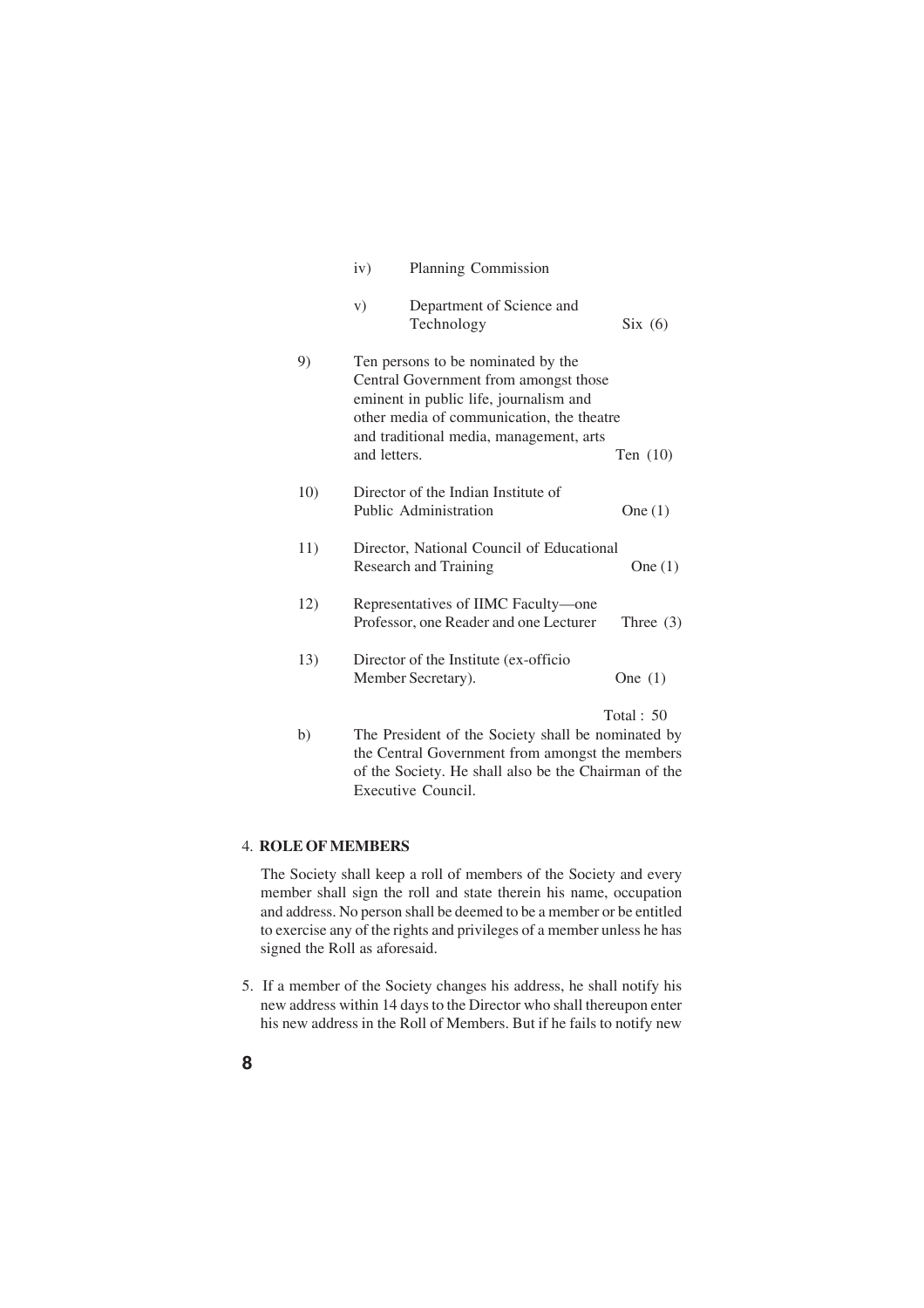address, the address existing in the Roll of Members shall be deemed to be his address.

#### 6. **DURATION OF MEMBERSHIP**

- (a) The Society shall be reconstituted once every two years in the month of March, starting from March 1978. Nomination for the reconstituted Society shall be completed before the end of the two-year period to ensure the continuity of functioning of the Society.
- (b)Members who have been nominated to the Society by virtue of the office or appointment held by them in a Ministry/Department/ Organisation shall continue to be members for the duration of the term of the Society or as long as they hold the office or appointment as the case may be. In the event of a Member ceasing to hold the office or appointment or in the event of the Ministry/ Department/Organisation withdrawing his nomination in favour of another the new member nominated in his place shall serve on the Society till the Society is reconstituted next.
- (c) Members who have been nominated from professional bodies or other organisation or as eminent individuals shall serve for the full two-year term provided that where a vacancy is caused for any reason, the concerned nominating authority shall nominate its next representative within a month from the date of the vacancy, for the rest of the period.
- (d)Should any member of the Society other than one who is appointed as such, under Rule 3 (a) 9 be prevented from attending any meeting of the Society or of any of its bodies or committees, he shall be at liberty to appoint and authorise a representative to take his place at that meeting and such representative shall have all the rights and privileges of a member of the Society including the right to speak and vote at that meeting.
- 7. All outgoing members shall be eligible for re-appointment.
- 8. A member of the Society shall cease to be such member if: (a) he resigns, becomes of unsound mind, becomes insolvent or is convicted of a criminal offence involving moral turpitude; or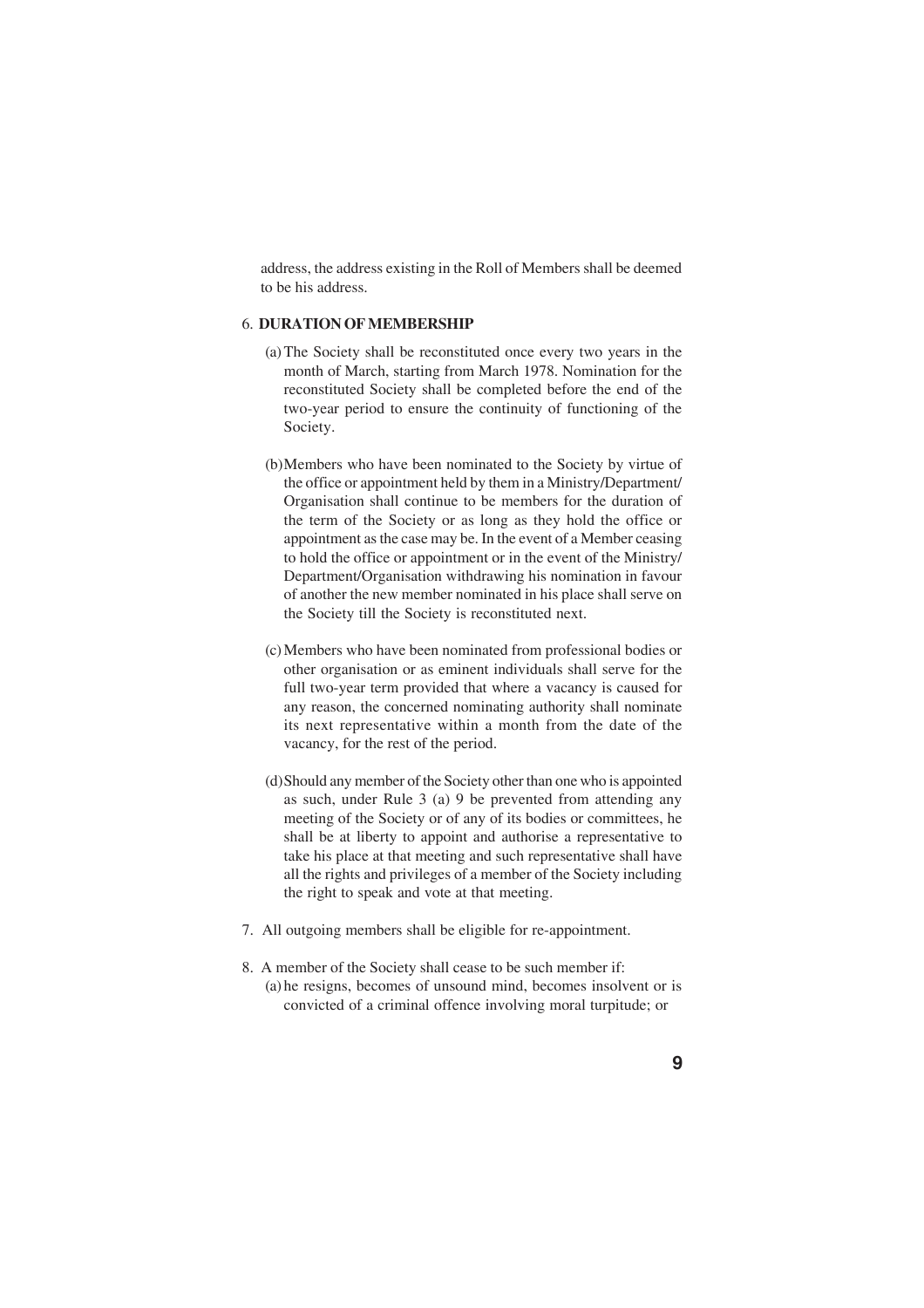(b)he, other than the Director, accepts a full time appointment in the Institute.

- 9. (a) A resignation of membership of the Society shall be tendered to the President and shall not take effect until it has been accepted on behalf of the Society by the President.
	- (b)The President may resign the office by a letter addressed to the Central Government and his resignation shall take effect from the date of acceptance thereof by the Central Government.
- 10. (i) The Society shall function notwithstanding any vacancy therein and notwithstanding any defect in the appointment or nomination of any of its members, and no act or proceedings of the Society shall be invalid merely by the reason of the existence of any vacancy therein or of any defect in the appointment or nomination of its members.
	- (ii) The studies and other programmes conducted by the Society shall be open to persons of either sex and of whatever race, religion, creed, caste or class and no test or condition shall be imposed as to religious belief or profession in admitting or appointing members, scholars, teachers or workers in any connect on whatsoever.

#### **PROCEEDINGS OF THE SOCIETY**

#### 11. **MEETINGS**

- i) The Annual General Meeting of the Society shall be held at such time, date and place as may be determined by the President. The society will normally meet once a year.
- ii) The President may convene a special meeting of the Society whenever he thinks fit, provided that the President shall also call a meeting of the Society upon a written requisition of not less than fifteen members specifying the object for which the meeting is to be called.
- iii) The President may invite any person or persons to attend any meeting of the Society and to participate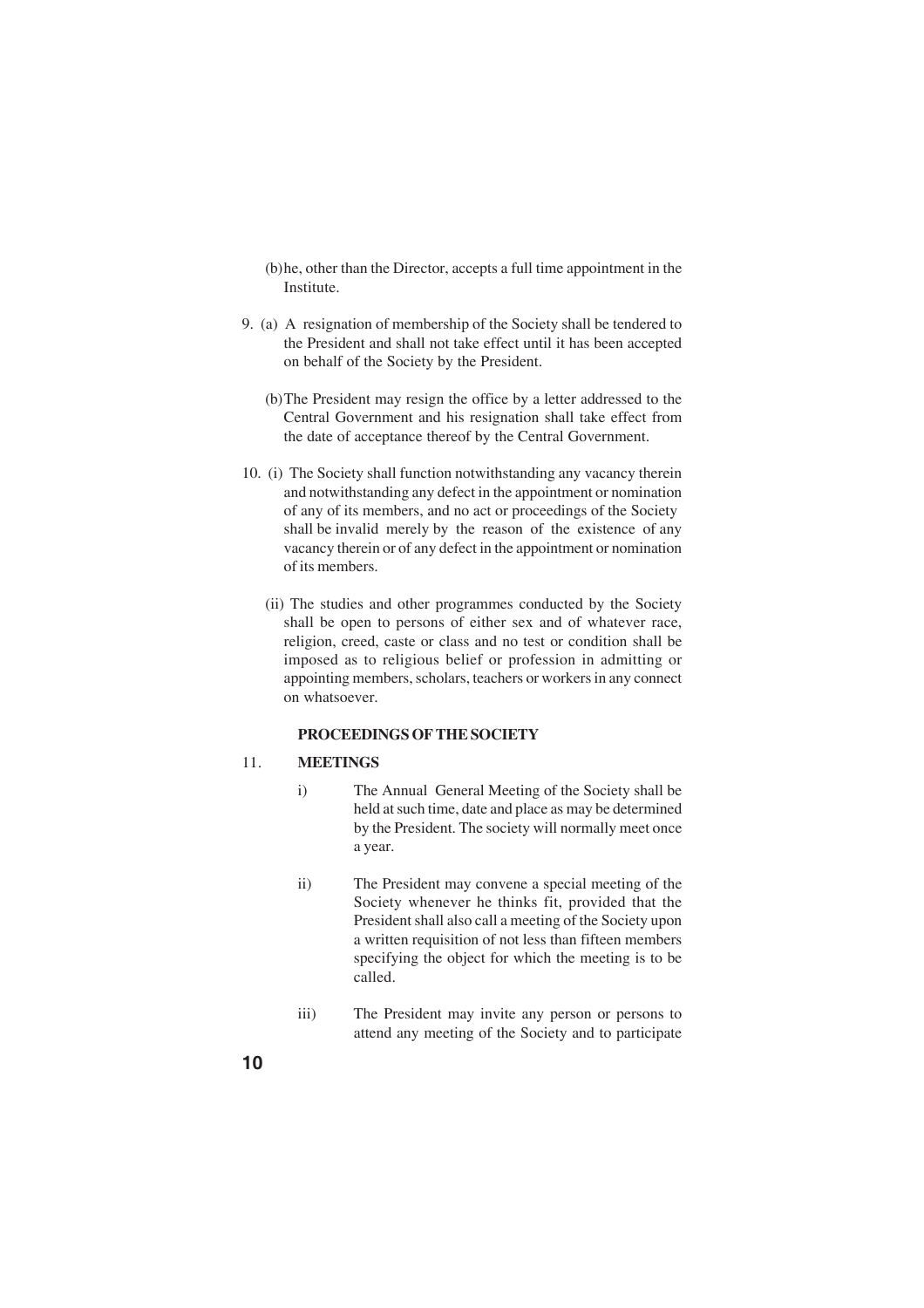in the deliberations provided that no such persons shall have right to vote on any matter at any meeting.

12. Except as otherwise provided in these rules, all meetings of the Society shall be called by notice under the signature of the Member-Secretary.

- 13. (i) Every notice calling a meeting of the Society shall state the date, timeand place at which such meeting will be held and shall be served upon every member of the Society not less than twenty-one clear days before the day appointed for the meeting.
	- (ii) The President may for reasons to be recorded call a special meeting on such shorter notice as he may think fit.
	- (iii) The accidental ommission of giving any notice or the non-receipt of notice of any meeting by any member, shall not invalidate the proceedings at the said meeting.

14. In the absence of the President a meeting of the Society shall be presided over by a member chosen by the members present on the occasion.

15. One third of the members of the Society present in person or by proxy as provided in Rule 6 (b) shall form a quorum at every meeting of the Society.

16. All disputed questions at meetings of the Society shall be determined by vote. Every member of the Society including the member presiding, shall have one vote and if there be an equality of votes on any question to be determined by the Society, the member presiding shall have and additional or casting vote.

17. The member-Secretary shall keep a record of the proceedings of the Society and a copy thereof shall be sent to the Central Government.

#### **EXECUTIVE COUNCIL**

18. a) The general superintendence, direction, control and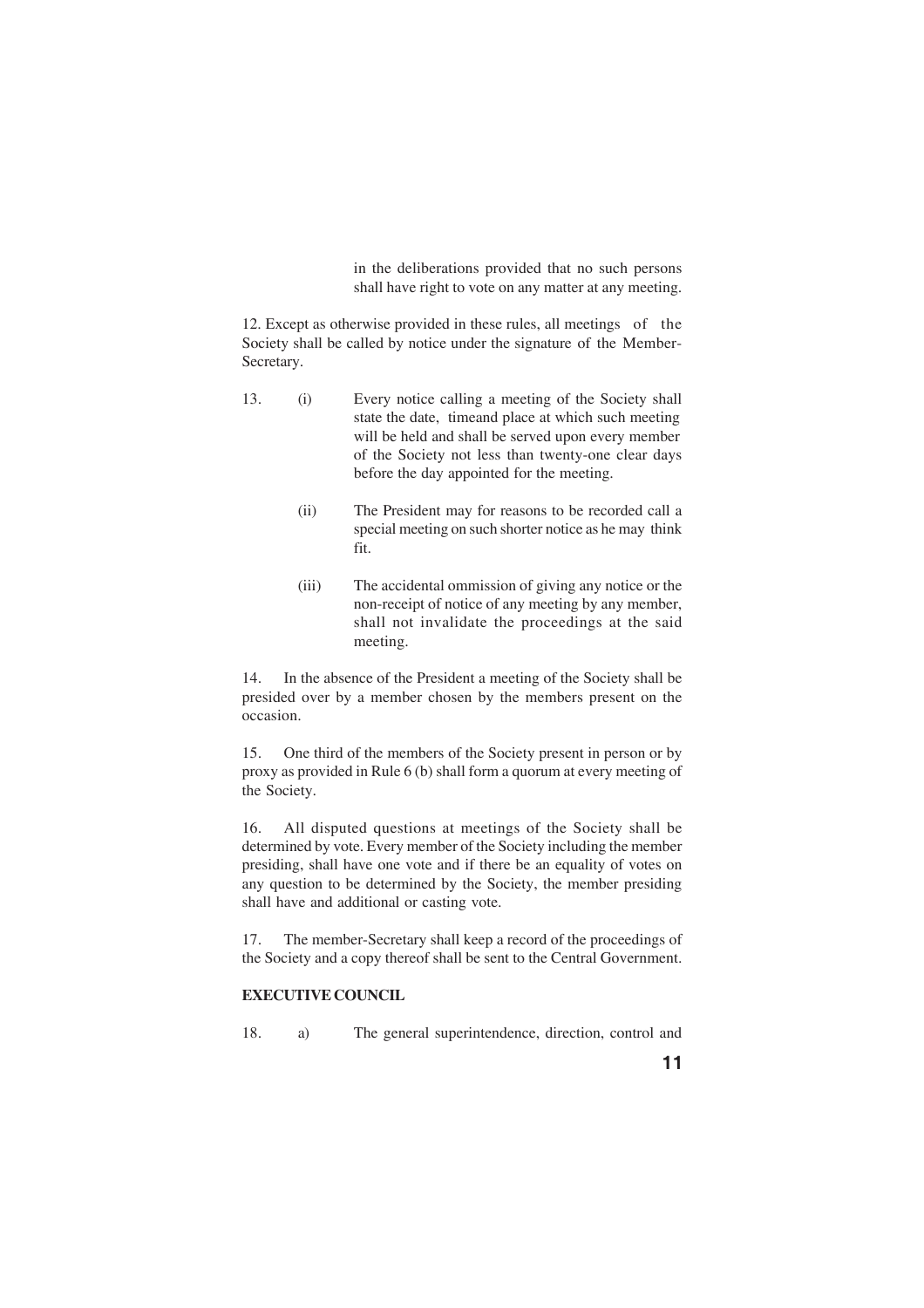administration of the affairs of the Society and its property and its income shall vest in the Executive Council of the Society which shall exercise all the powers of the Society including, without prejudice to the generally of the foregoing, the power to acquire and sell property, the power to raise loan against security or otherwise, to advance money and to make appointments.

- b) The Executive Council of the Society shall consist of the President and the following members:
	- i) Secretary of the Ministry of Information and Broadcasting of Central Government and another representative of the Ministry Two (2)
	- ii) Representative of the Ministry of Finance of the Central Government. One (1)
	- iii) Representative of Department of Education of the Central Government One (1)
	- iv) Representative of Ministry of External Affairs of the Central Government One (1)
	- v) Two representatives of Universities and educational institutions, and departments of Journalism and mass communication to be nominated by the Central Government Two (2)
	- vi) Persons to be nominated by the Central Government from amongst those eminent in public life, journalism and other mass media of communication, the theatre and traditional media, management, art and letters Four (4)
	- vii) Representatives of IIMC Faculty (one Professor, one Reader and one Lecturer) Three (3)

viii) Director, IIMC Ex-Officio Member Secretary  $One(1)$ 19. i) The Executive Council shall be reconstituted once

**12**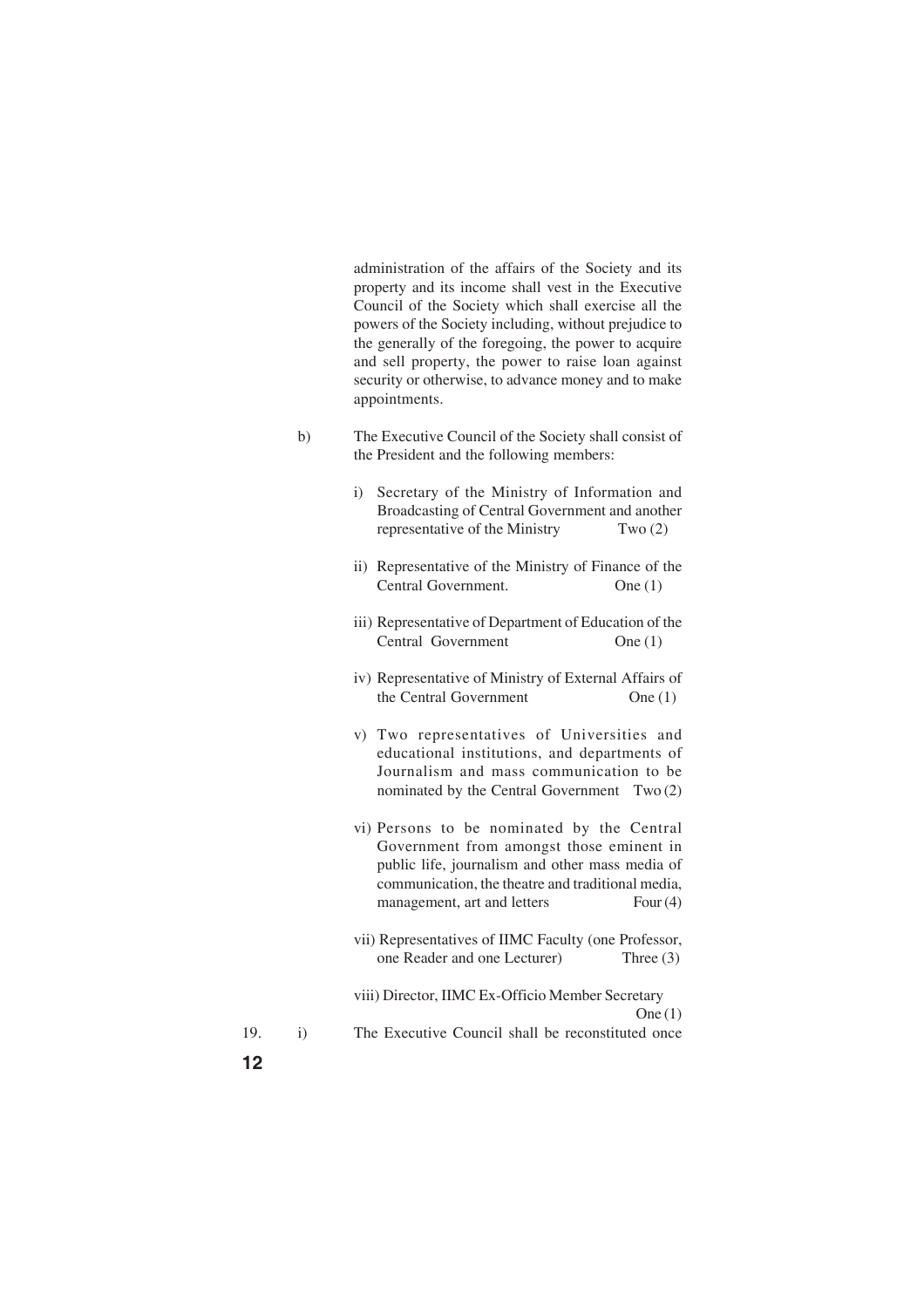every two years starting from March 1978. Nomination for the reconstituted Executive Council shall be completed before the end of the two-year period to ensure the continuity of functioning of the Society.

- ii) Members who have been nominated to the Executive Council by virtue of the office or appointment held by them in a Ministry/Department/Organisation shall continue to be members for the duration of the twoyear term of the Executive Council or as long as they hold the office or appointment as the case may be. In the event of a member ceasing to hold the office or appointment or in the event of the Ministry/ Department/Organisation withdrawing his nomination in favour of another, the new member nominated in place shall serve on the Executive Council till the Executive council is reconstituted next.
- 20. A member of the Executive Council shall cease to be such member if :
	- a) he resigns, becomes of unsound mind, becomes insolvent or is convicted of a criminal offence involving moral turpitude;
	- b) he does not attend three consecutive meetings of the Executive Council without proper leave of the Chairman; or
	- c) being a member of the Society ceases to be its member.
- 21. A resignation of the membership of the Executive Council shall be rendered to the Chairman and shall not take effect untill it has been accepted by the Chairman.
- 22. Members who have been nominated from professional or other bodies or as eminent individual shall continue for the full two year term of the Executive Council provided that where a vacancy is caused for any reason, the concerned nominating authority shall nominate its next representative within a month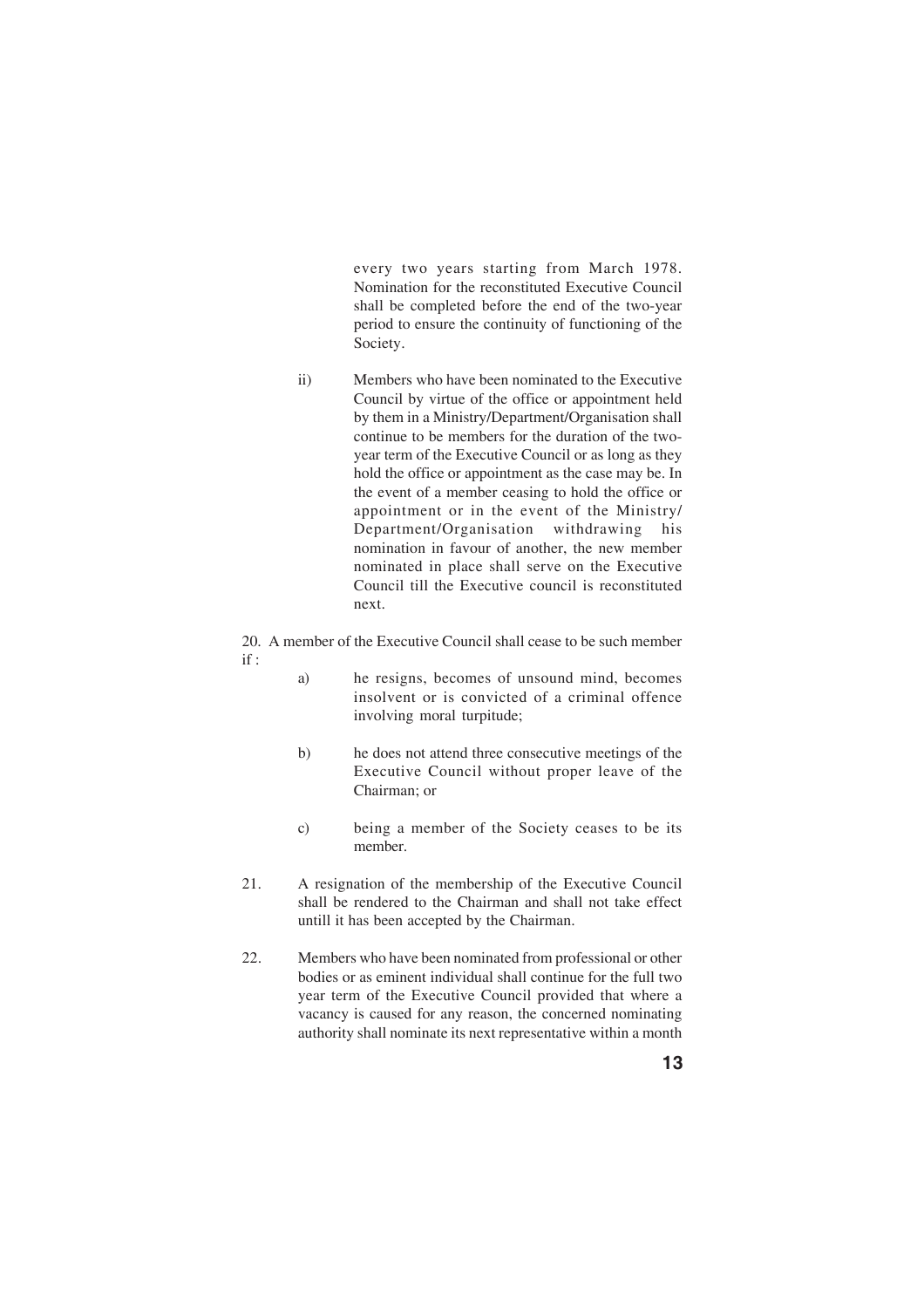from the date of the vacancy, for the rest of the period.

23. The Executive Council shall function not withstanding that any person who is entitled to be a member by virtue of his office is not invited as a member of the Executive Council for the time being and notwithstanding any other vacancy in its body whether by the non-appointment by the authority entitled to make the appointment or otherwise and no act or proceedings of the Executive Council shall be invalid merely by reason of the happening of any of the above mentioned events or of any defect in the appointment of any of its members.

#### **PROCEEDINGS OF THE EXECUTIVE COUNCIL**

- 24. Every meeting of the Executive Council shall be presided over by the Chairman and in his absence by a member chosen by the members present at the meeting to preside for the occasion.
- 25. Five members of the Executive Council present in person shall constitute a quorum at any meeting of the Executive Council.
- 26. No less than 10 clear days notice of every meeting of the Executive Council shall be given to each member of the Executive Council provided that the Chairman may for reason to be recorded call a meeting on such shorter notice as he may think fit.
- 27. i) Every notice calling a meeting of the Executive Council shall state the date, time and place at which such meeting will be held and shall, except as otherwise provided in these Rules, be under the signature of the Member-Secretary.
	- ii) The accidental ommission to give notice to or the non-receipt of notice of any meeting by any member shall not invalidate the proceedings at the meeting.
	- iii) The Chairman may invite any person or persons to attend any meeting of the Executive council and to participate in the deliberations of the Council provided that no such person shall have a right to vote on any matter at any meeting.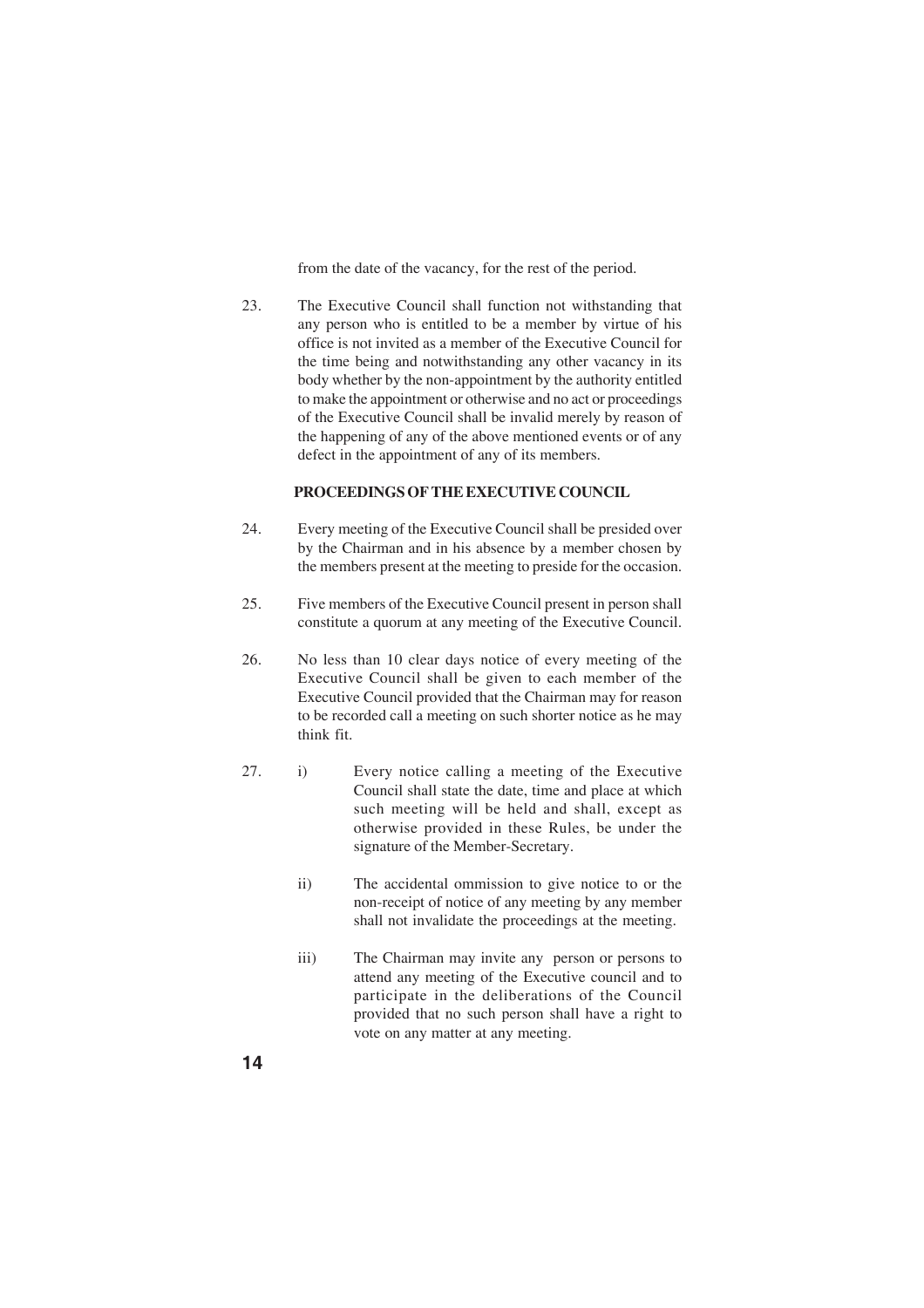- 28. The Executive Council shall hold at least four meetings in a year and not more than four months shall elapse between any two meetings of the Council.
- 29. Each member of the Executive Council shall have one vote and if there shall be an equality of votes on any question to be decided by the Executive Council, the person presiding over the meeting shall in addition, have a casting vote.
- 30. Any business which it may be necessary for the Executive Council to perform may be carried out by circulation amongst all the members in India and any resolution circulated and approved by a majority of the members signing shall be as effectual and binding as if such resolution had been passed at a meeting of the Executive Council duly called and held.
- 31. i) Subject as hereinafter mentioned, in case of difference of opinion amongst the members of the Executive Council, the opinion of the majority shall prevail.
	- ii) The Chairman may refer any question, which in his opinion is of sufficient importance to justify such a reference, for the decision of the Central Government and such decision shall be binding on the Society and its Executive Council.
	- iii) For disposal of all matters connected with the running of the Institute, the Chairman may constitute a Standing Committee of not more than four members, including the Director, IIMC as Member-Secretary. The Standing Committee shall meet at often as necesary and its decisions shall be reported for information at the next meeting of the Executive Council.
	- iv) In the event of disagreement between the member representing the Finance Wing of the Ministry of I & B and other members/Chairman of the Executive Council on any financial matter beyond the delegated powers of the Ministry, the matter shall be referred to the Minister of I & B and the Minister of Finance for a decision.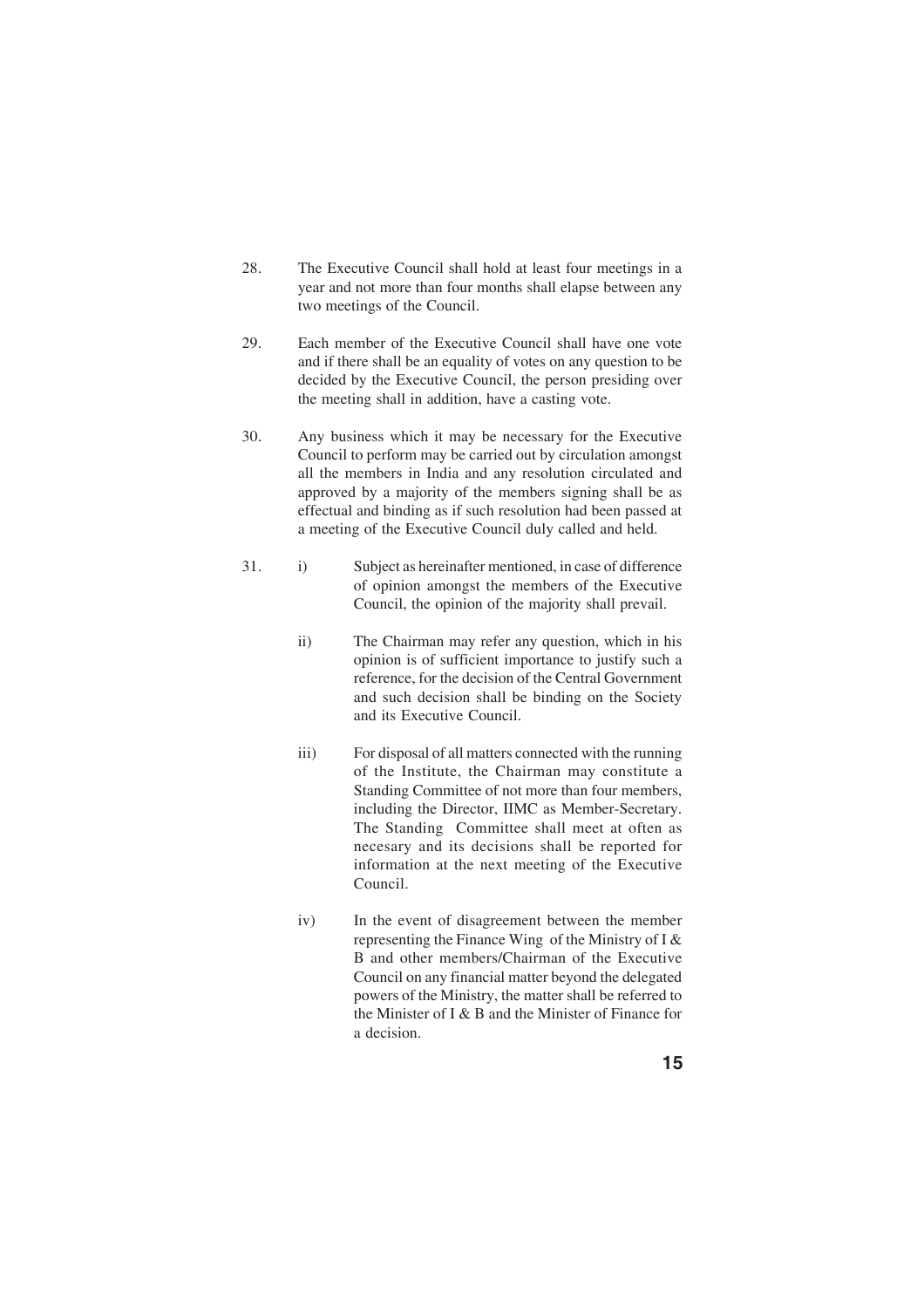#### 32. **BYE-LAWS**

- i) The Executive Council shall have power to frame byelaws not inconsistent with these Rules and Regulations for the administration and management of the affairs of the Society and to alter, amend, rescind and replace the same from time to time;
- ii) Without prejudice to the generality of the foregoing provision, such bye-laws may provide for the following matters:
	- a) the preparation and sanction of budget estimates, the sanctioning of expenditure, making execution of contracts, the investment of the funds of the Society and the sale or alteration of such investment, the accounts and adult;
	- b) powers, functions and conduct of business by Advisory Boards or Committees as may be constituted from time to time and the term of the office of their members;
	- c) procedure for appointment of the officers and the staff of the Society, the Institute and the departments established and maintained by the Society;
	- d) the terms and tenure of appointments, emoluments, allowances, rules of discipline and other conditions of service of the officers and staff of the Society;
	- e) the terms and conditions governing scholarships and fellowships, refresher courses, summer schools, research schemes and projects and establishment of a library, workshop or a laboratory;
	- f) such other matters as may be necessary for the objectives and the proper administration of the

educed the Society of the Society in the proper deministration.<br>\*As amended by the IIMC Society in its 32nd Meeting held on 12 December, 2000.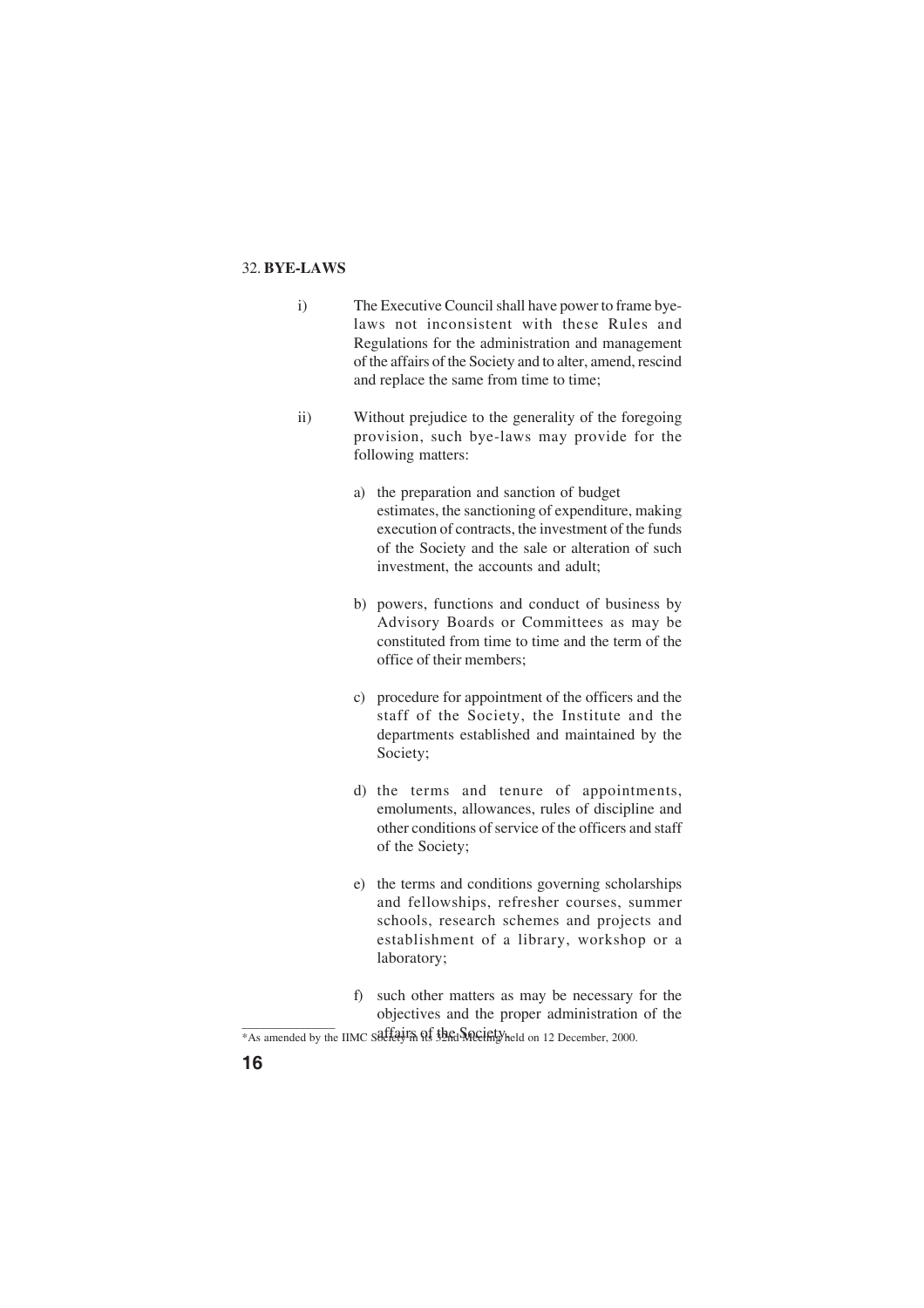- 33. Subject to these Rules and Regulations, and Executive Council or any person or body whom the Executive Council may authorise in this behalf shall have the power to appoint all categories of officers and staff for conducting the affairs of the Society and to fix this amount of their remuneration, subject to budget provision and also to define their duties.
- 34. The Chairman may appoint any Committee or sub-committee besides the Standing Committee to help in the discharge of such functions as he may determine.
- 35. \*The appointment of Director will be by the Executive Council on recommendations of the Search & Selection Committee constituted by the Ministry and approved by DOPT on such terms and conditions as may be approved by the Central Government, vide minutes of the 112th Meeting of Executive Council held on November 20, 2008. The Director of the Institute shall be appointed by the Executive Council with the prior approval of the Central Government on such terms and conditions as may be approved by the Central Government.

#### **POWERS OF THE CHAIRMAN OF THE EXECUTIVE COUNCIL**

- 36. The Executive Council may by resolution, delegate to its Chairman such of its powers for the conduct of business as it may deem fit with authority to him to sub-delegate any one or more of the said powers to any of the other members of the Executive Council or any other officer of the Society subject to the condition that the action taken by the Chairman under the powers delegated under these Rules or taken by the member or Officer to whom the Chairman has sub-delegated any of the powers shall be reported for information at the next meeting of the Executive Council.
- 37. The Chairman may, in writing, delegate such of his powers as may be necessary to any of the other members of the Executive Council or any other officer of the Society subject to the condition that such member or officer shall report to the Chairman any action taken by him.

<sup>\*</sup>As amended by 112th Meeting of Executive Council held on 20 November, 2008.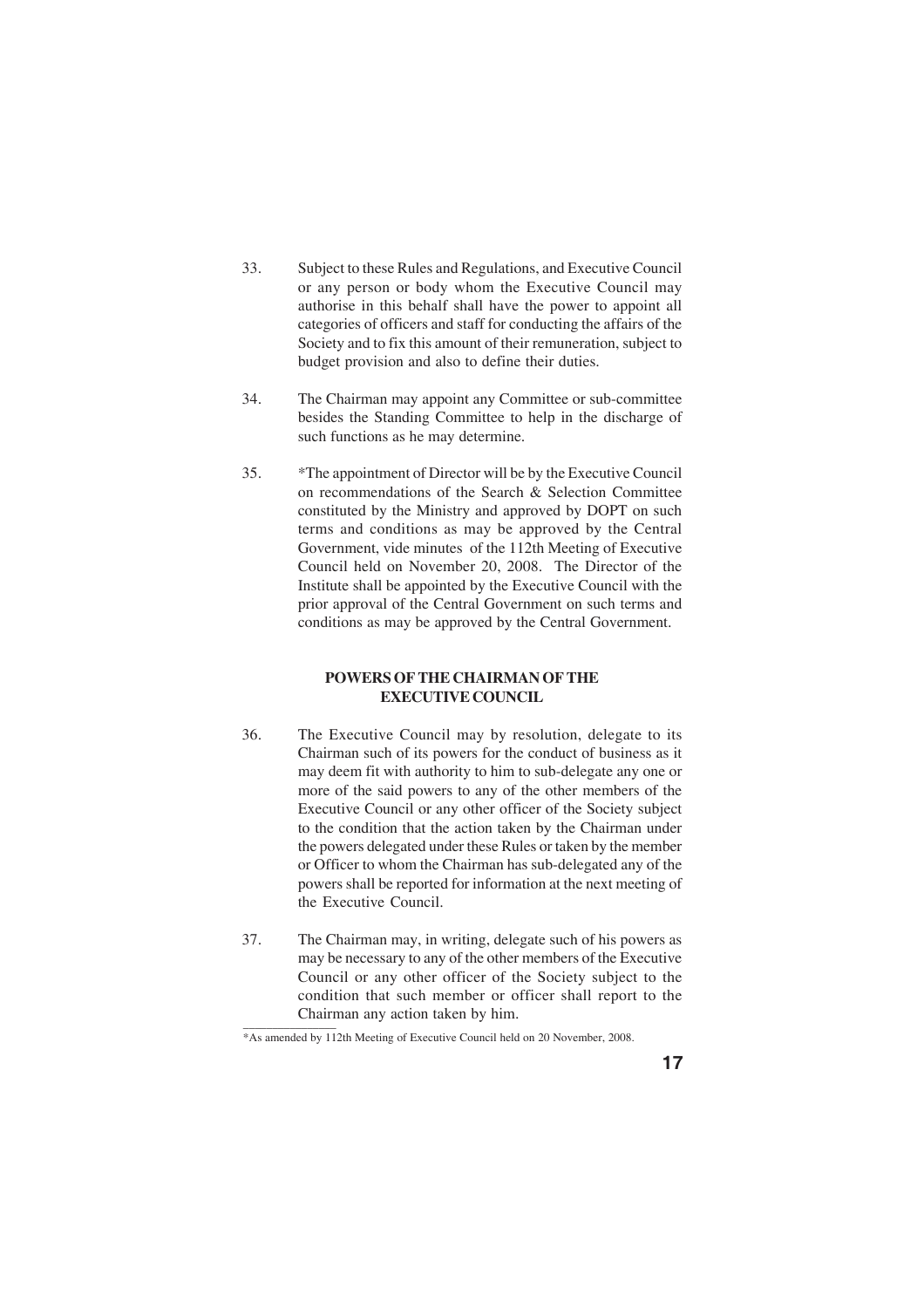- 38. The Executive Council may delegate to the Director or any of its members or any other officer of the Society such administrative and financial powers and impose such duties upon him or them as it deems proper and also prescribe limitations within which such powers and duties are to be exercised or discharged.
- 39. a) Under direction and guidance of the Exective Council either directly or through the Standing Committee the Director shall look after and be responsible for the proper administration of the affairs of the Society and the Institutes and departments to be set up by the Society.
	- b) The Director shall keep or cause to be kept proper records and minutes of the proceedings of the Meetings of the Society and of the Executive Council and send copies there of to the Central Government. The Director will do everything necessary to give effect to the resolutions passed by the General Meetings of the Society as also to those passed by the Executive Council and any committee or subcommittee. The Director shall keep or cause to be kept all records of the Society at its office or at any other place to be determined by the Executive Council.
	- c) The Director shall or any member of the Executive if so authorised by a resolution passed in that behalf by the Executive Council may, execute all contracts, deeds and other instruments on behalf of the Society and members of the Executive Council.
	- d) For the purpose of Section of the Societies Registration Act (21 of 1860), the director shall be considered the Principal Secretary of the Society and the Society may sue or be sued in the name of the Director of the Society.
	- e) The Director may with the concurrence of the Executive Council delegate any of his powers and functions to any other officer or authority appointed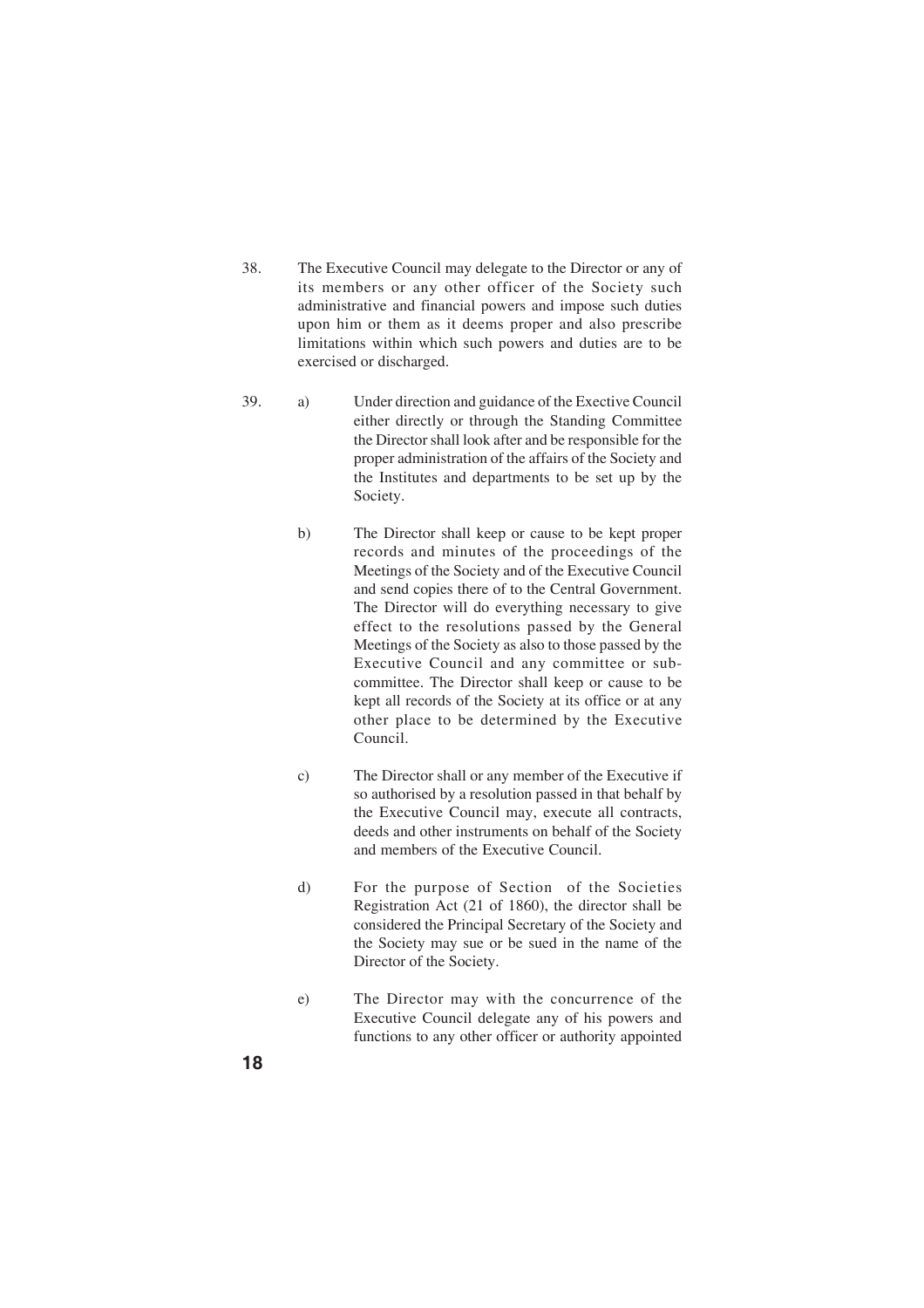or established under these rules provided that the Director shall, in all matters under his charge, be answerable to the Executive Council in the exercise of powers and discharge of duties either by him directly or by the officer or authority to whom he has delegated such powers and functions.

- f) The Director shall prescribe the duties of all the officers and of the staff of the Society and shall exercise such supervision and disciplinary control as may be necessary subject to these Rules and Regulations and the bye-laws that may be framed.
- g) It shall be the duty of the Director to coordinate and exercise general supervision over all resaerch, training, refresher courses, seminars, summer schools and other activities carried or held under or by the Society.
- 40. The Bankers of the Society shall be the State Bank of India and or any nationalised bank. All funds shall be paid into the Society's account with the State Bank of India and/or any nationalised bank and shall not be withdrawn except through a cheque signed and countersigned by such officers as may be duly empowered in this behalf by the Executive Council.

#### **ACCOUNTS AND AUDIT**

- 41. i) The Society shall maintain proper accounts and other relevant records and prepare an annual statement of accounts including the balance sheet in such form as may be prescribed by the Central Government.
	- ii) The accounts of the Society shall be audited annually in such manner as the Central Government may direct and any expenditure incurred in connection with the audit the accounts of the Society shall be payable by the Society.
	- iii) The accounts of the Society as certified by the Auditors together with the Audit report thereon shall be forwarded annually to the Central Government.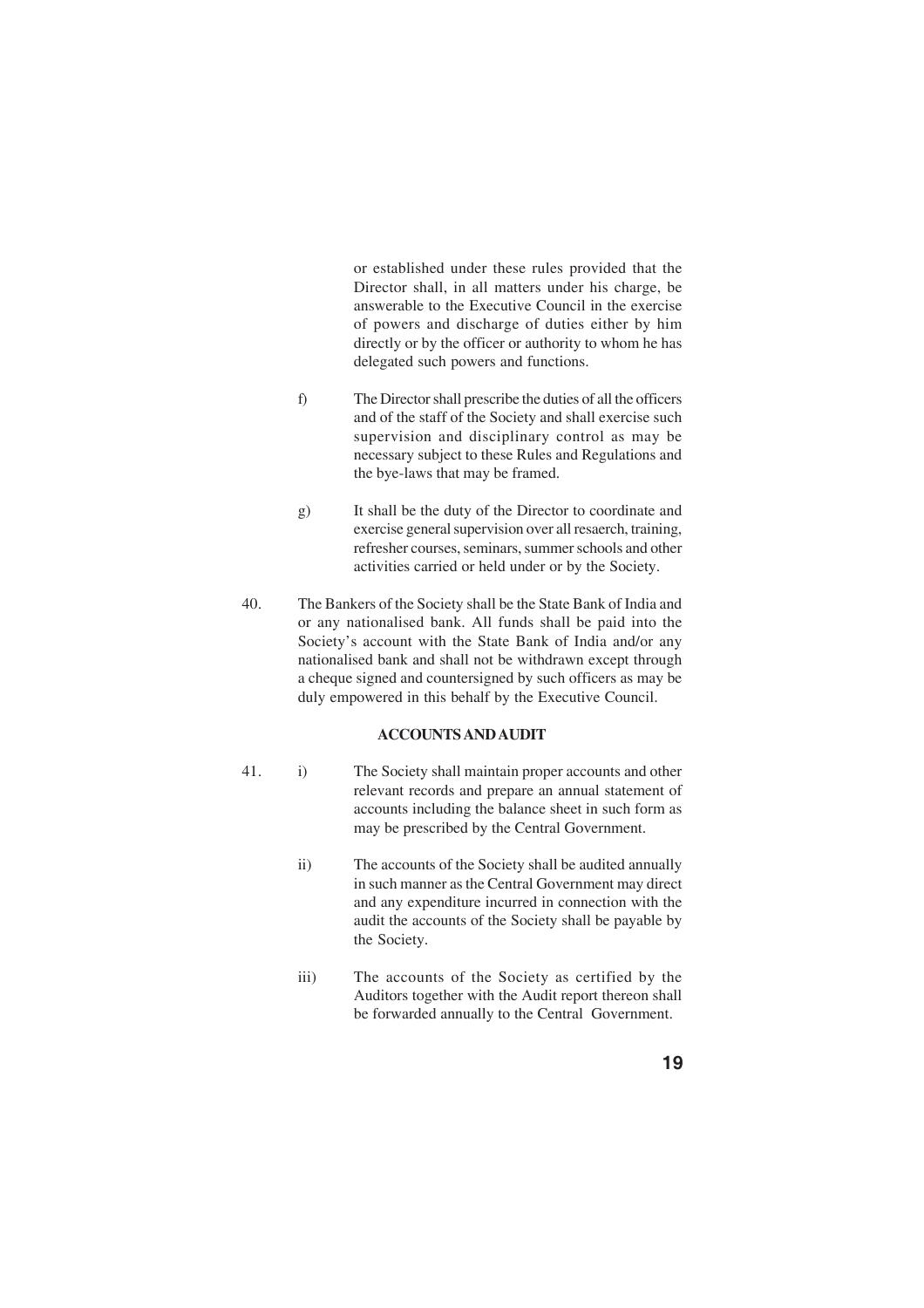#### **ANNUAL REPORT**

42. An annual report of the work of the Society shall be prepared by the Director and placed before the Executive Council and the Society for approval. It will be forwarded for information to the Central Government and members of the Society. The annual report and the yearly accounts of the Society shall be placed before the Society at the Annual General meeting for its consideration and approval.

#### **AMENDMENT OF RULES AND REGULATIONS**

- 43. Subject to the provision of the Societies Registration Act (21 of 1860), the Society may alter or extend the purpose for which it is established with previous concurrence of the Central Government.
- 44. The Rules and Regulations of the Society may be altered at any time with the sanction of the Central Government by a resolution passed by a majority of the members of the Society present at any meeting of the Society duly is convened and held for the purpose.
- 45. The Society may be dissolved in accordance with the provisions of Section 13 of the Societies Registration Act (21 of 1860) after obtaining the previous concent of the Central Government in that behalf.
- 46. If upon the dissolution of the Society there shall remain, after the satisfaction of all its debts and liabilities any property whatsoever the same shall not be paid to or distributed among the members of the Society but it shall be lawful for the members to determine by majority of the votes of the members present at the time of dissolution of the Society that such property shall be given to the Central Government to be utilised for any of the purposes referred to in Section I of the Societies Registration Act (21 of 1860).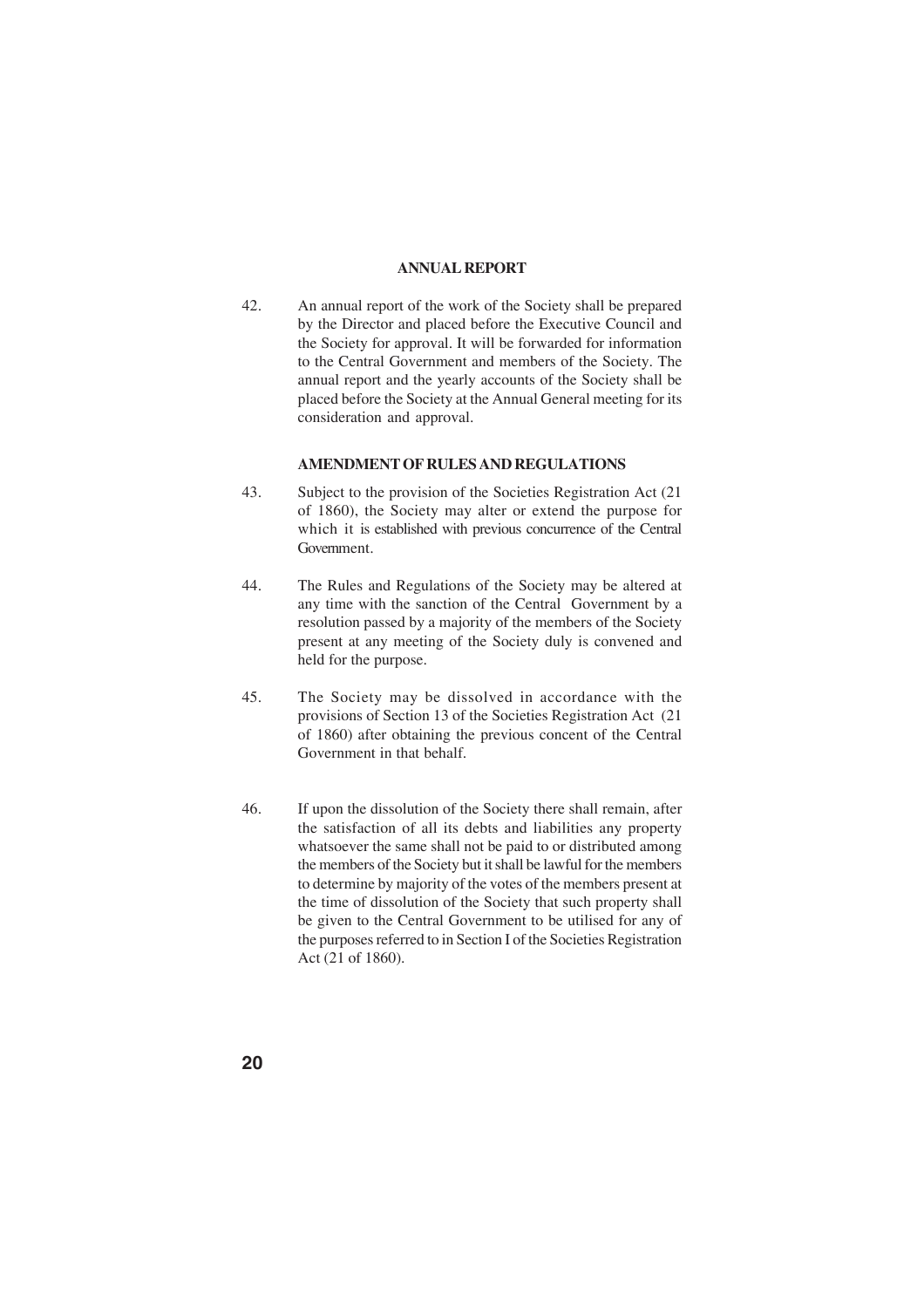Certified that this is correct copy of amended Rules and Regulations as passed in the general meeting held on 6-11-1975.

Sd/- Sd/- (P.K. Umashanker) (G. Jayaraman Joint Secretary Joint Secretary (Finance) Ministry of Education Ministry of I & B<br>New Delhi New Delhi New Delhi

> Sd/- (M.V. Desai) Director Indian Institute of Mass Communication New Delhi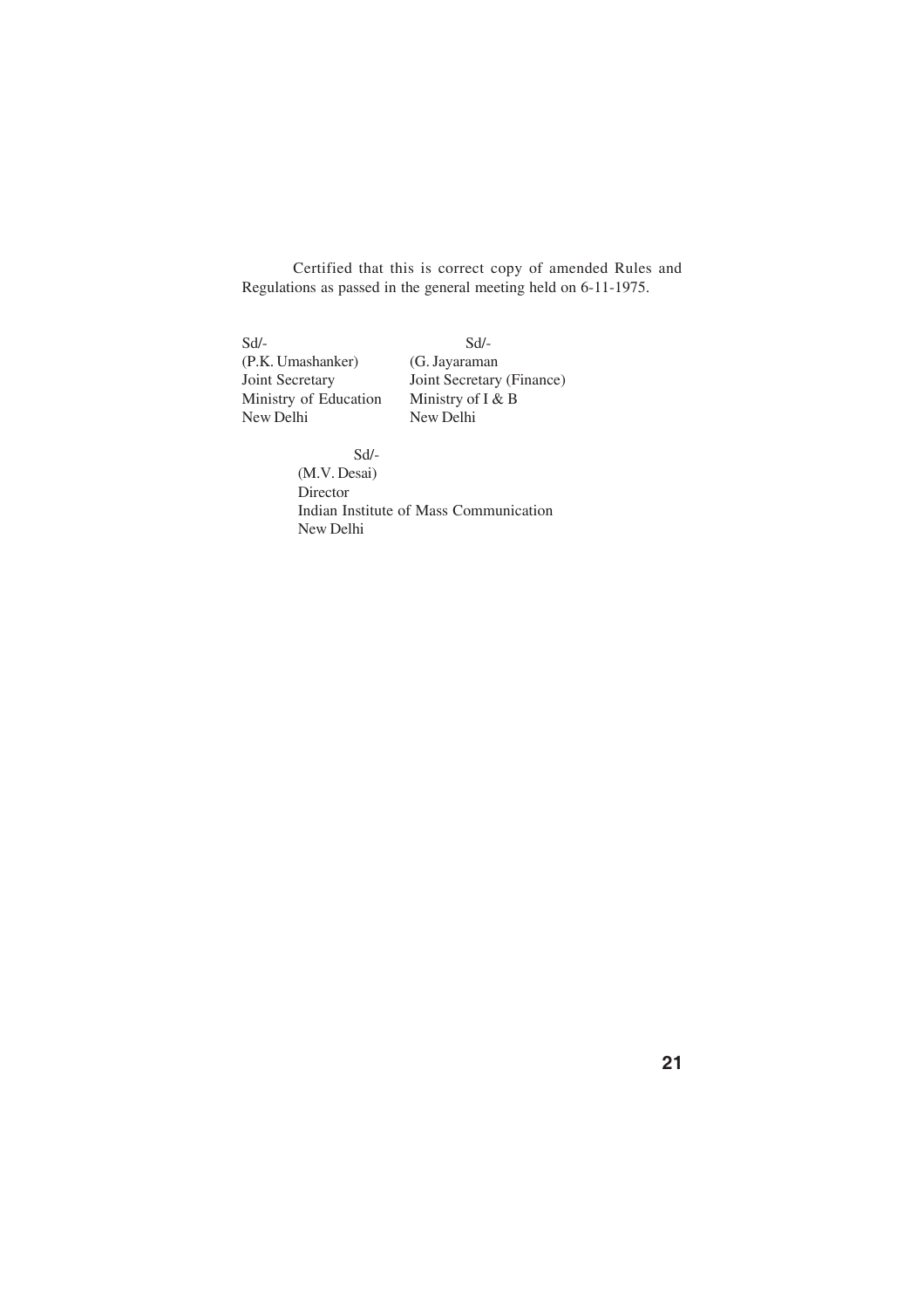# **Certificate of Registration under Societies Registration Act**

XXI of 1860, (PUNJAB AMENDMENT) ACT 1978 AS EXTENDED TO THE UNION TERRITORY OF DELHI

### **No. S 2909 of 1965-1966**

I hereby certify that "THE INDIAN INSTITUTE OF MASS COMMUNICATION SOCIETY"has this day been registered under the Amendment) Act,XXI of 1860 (Punjab Amendment) 1947, as extended to the Union Territory of Delhi.

Given under my hand at DELHI this TWENTY SECOND day of JANUARY, One thousand nine hundred and Sixty Six.

Registration fee Rs. 50/- paid.

Sd/- (SURENDER KISHORE) Registrar of Societies, Delhi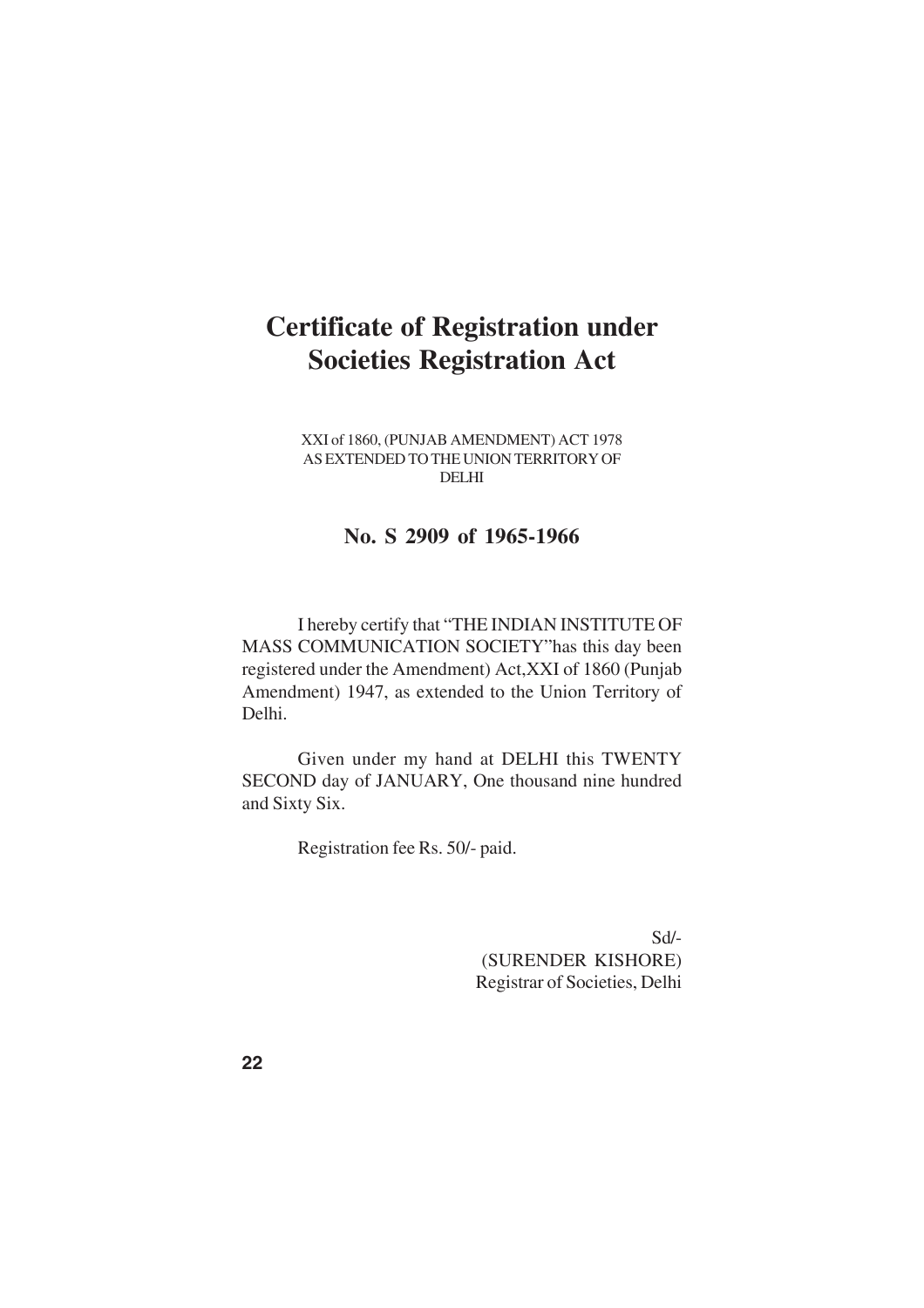## कार्यालय, रजिस्ट्रार ऑफ सोसाईटीज दिल्ली प्रशासन, सी0 पी0 ओ0 बिल्डिंग, कश्मीरी गेट, दिल्ली

संख्या : एस/2909 दिनांक 28-4-1978

सेवा में,

Secy., Indian Institute of Mass Communication, D-13, South Extension Part II, New Delhi-110049

महोदय,

आपके पत्र दिनांक 30/3/78 के सन्दर्भ में आपको यह सूचित किया जाता है कि संस्था के कार्यकारिणी के सदस्यों की सूची वर्ष  $xx$ तथा संशोधित नियम-उपनियम इस कार्यालय में दिनांक 26/4/78 को पंजी कर लिए गए हैं।

> भवदीय  $\overline{60}$ /-

कृते : रजिस्ट्रार ऑफ सोसाईटीज, दिल्ली प्रशासन, दिल्ली